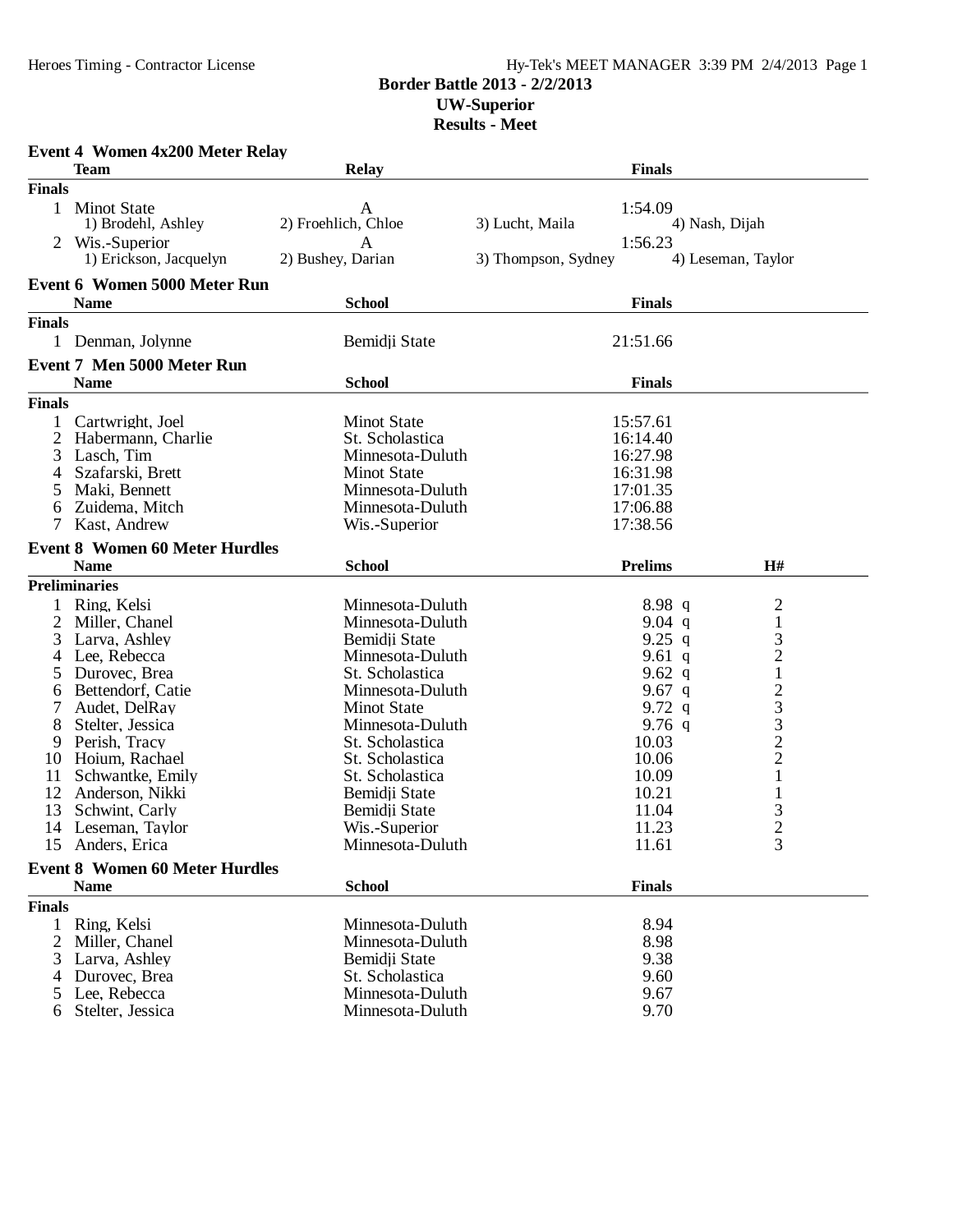## Hy-Tek's MEET MANAGER 3:39 PM 2/4/2013 Page 2

## **Border Battle 2013 - 2/2/2013 UW-Superior Results - Meet**

|                | Finals  (Event 8 Women 60 Meter Hurdles) |                      |                |                |
|----------------|------------------------------------------|----------------------|----------------|----------------|
|                | <b>Name</b>                              | <b>School</b>        | <b>Finals</b>  |                |
| 7 <sup>1</sup> | Audet, DelRay                            | <b>Minot State</b>   | 9.76           |                |
|                | 8 Bettendorf, Catie                      | Minnesota-Duluth     | 9.79           |                |
|                | <b>Event 9 Men 60 Meter Hurdles</b>      |                      |                |                |
|                | <b>Name</b>                              | <b>School</b>        | <b>Prelims</b> | H#             |
|                | <b>Preliminaries</b>                     |                      |                |                |
|                | Hanson, Justin                           | St. Scholastica      | 8.80 q         | 1              |
| 2              | Flatland, Tyler                          | <b>Minot State</b>   | 8.88q          | $\overline{c}$ |
| 3              | Ryan, James                              | Unattach             | 8.92 q         | $\mathbf{1}$   |
| 4              | Wagner, Kevin                            | St. Scholastica      | 8.98q          | $\mathfrak{Z}$ |
| 5              | Sizer, Marc                              | Minnesota-Duluth     | $9.08$ q       | $\overline{c}$ |
| 6              | Niemann, Ben                             | Minnesota-Duluth     | 9.12 q         | $\overline{c}$ |
|                | Heffele, Andy                            | Minnesota-Duluth     | 9.17 $q$       | 3              |
| 8              | Zamzow, Brooks                           | Minnesota-Duluth     | 9.29q          | 1              |
| 9              | Naumann, Michael                         | St. Scholastica      | 9.30           | $\overline{c}$ |
|                | 10 Larson, Leif                          | <b>Minot State</b>   | 9.73           | $\overline{c}$ |
|                | 11 Guthrie, Ryan                         | Wis.-Superior        | 9.79           | $\mathbf{1}$   |
|                | 12 Niebuhr, Riley                        | St. Scholastica      | 9.82           | 3              |
| 13             | Emmerich, Phil                           | Saint Mary's (Minn.) | 9.94           | 3              |
| 14             | Donahue, Nicholas                        | Wis.-Superior        | 11.55          | $\mathbf{1}$   |
| 15             | Webb, Devon                              | Wis.-Superior        | 26.31          | 3              |
|                | <b>Event 9 Men 60 Meter Hurdles</b>      |                      |                |                |
|                | <b>Name</b>                              | <b>School</b>        | <b>Finals</b>  |                |
| <b>Finals</b>  |                                          |                      |                |                |
| $\mathbf{1}$   | Hanson, Justin                           | St. Scholastica      | 8.61           |                |
| $\overline{2}$ | Flatland, Tyler                          | <b>Minot State</b>   | 8.86           |                |
| 3              | Ryan, James                              | Unattach             | 8.89           |                |
| 4              | Wagner, Kevin                            | St. Scholastica      | 8.90           |                |
| 5              | Niemann, Ben                             | Minnesota-Duluth     | 8.97           |                |
| 6              | Sizer, Marc                              | Minnesota-Duluth     | 9.07           |                |
| 7              | Heffele, Andy                            | Minnesota-Duluth     | 9.16           |                |
| 8              | Zamzow, Brooks                           | Minnesota-Duluth     | 9.40           |                |
|                | <b>Event 10 Women 60 Meter Dash</b>      |                      |                |                |
|                | <b>Name</b>                              | <b>School</b>        | <b>Prelims</b> | H#             |
|                | <b>Preliminaries</b>                     |                      |                |                |
|                | Pangerl, Erin                            | Minnesota-Duluth     | $8.02\ q$      | $\overline{c}$ |
| 2              | Bjork, Kirsten                           | Minnesota-Duluth     | $8.03$ q       | 4              |
| 3              | Sautbine, Taylor                         | Bemidji State        | $8.04$ q       | 1              |
|                | 4 Hickey, Erin                           | Minnesota-Duluth     | $8.16$ q       | 4              |
| 5              | Johnson, Kaneeshia                       | Bemidji State        | $8.21\ q$      | 3              |
| 6              | Thelen, Rachel                           | St. Scholastica      | $8.22\ q$      | 3              |
| 7              | Melom, Sara                              | Bemidji State        | 8.31 q         | $\overline{c}$ |
| 8              | Helterbran, Allie                        | <b>Minot State</b>   | $8.36$ q       | $\overline{c}$ |
|                | 9 Krause, Katlin                         | St. Scholastica      | 8.36           | 3              |
| 10             | Schommer, Laura                          | Saint Mary's (Minn.) | 8.39           | 1              |
| 11             | Larva, Ashley                            | Bemidii State        | 8.40           | 4              |
| 12             | Althoff, Amanda                          | Minnesota-Duluth     | 8.42           | 1              |
| 13             | Flythe, L'Tanya                          | <b>Minot State</b>   | 8.64           | 1              |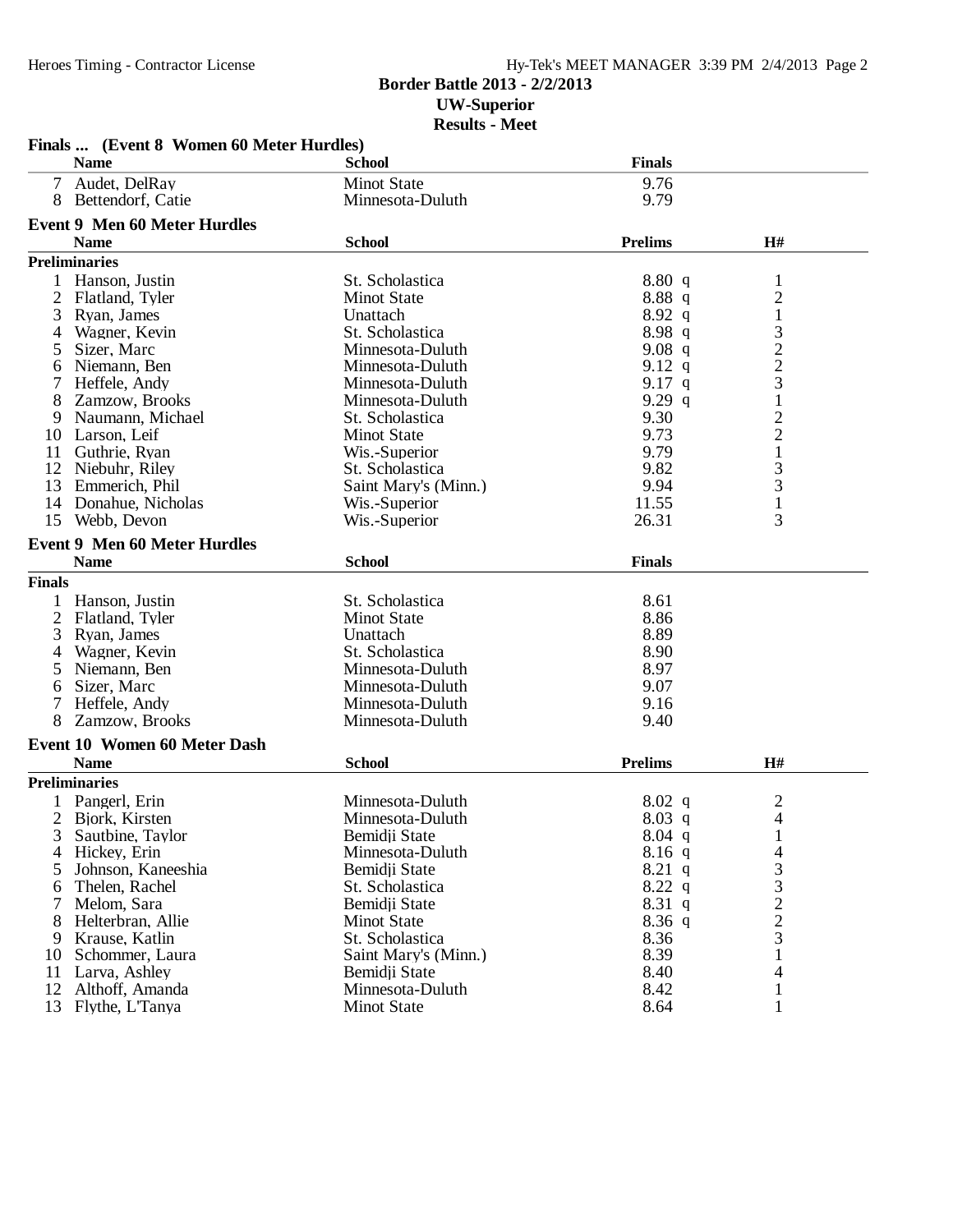## **Border Battle 2013 - 2/2/2013 UW-Superior**

**Results - Meet**

|                | Preliminaries  (Event 10 Women 60 Meter Dash) |                    |                |                                  |  |
|----------------|-----------------------------------------------|--------------------|----------------|----------------------------------|--|
|                | <b>Name</b>                                   | <b>School</b>      | <b>Prelims</b> | H#                               |  |
| 14             | Shryer, Maja                                  | Minnesota-Duluth   | 8.66           | 4                                |  |
| 15             | Miller, Rachel                                | St. Scholastica    | 8.71           | 4                                |  |
|                | 16 Detloff, Dani                              | Unattached         | 8.74           | 4                                |  |
|                | 17 Lindberg, Tia                              | Bemidji State      | 8.76           | $\overline{c}$                   |  |
| 17             | Erickson, Jacquelyn                           | Wis.-Superior      | 8.76           | 3                                |  |
| 19             | Lommel, Keisha                                | St. Scholastica    | 8.91           | $\mathbf{2}$                     |  |
| 20             | Horob, Hailey                                 | Bemidji State      | 9.29           | 4                                |  |
| 21             | Quast, Caitlyn                                | Bemidji State      | 9.50           | 1                                |  |
| 22             | Bailey, Emma                                  | Wis.-Superior      | 9.77           | $\mathbf{1}$                     |  |
| 23             | Tarnowski, Katharine                          | Wis.-Superior      | 10.97          | 3                                |  |
|                | <b>Event 10 Women 60 Meter Dash</b>           |                    |                |                                  |  |
|                | <b>Name</b>                                   | <b>School</b>      | <b>Finals</b>  |                                  |  |
|                |                                               |                    |                |                                  |  |
| <b>Finals</b>  |                                               |                    |                |                                  |  |
| 1              | Sautbine, Taylor                              | Bemidji State      | 7.98           |                                  |  |
| $\overline{2}$ | Pangerl, Erin                                 | Minnesota-Duluth   | 8.03           |                                  |  |
| 3              | Johnson, Kaneeshia                            | Bemidji State      | 8.22           |                                  |  |
| 4              | Bjork, Kirsten                                | Minnesota-Duluth   | 8.23           |                                  |  |
| 5              | Hickey, Erin                                  | Minnesota-Duluth   | 8.23           |                                  |  |
| 6              | Thelen, Rachel                                | St. Scholastica    | 8.32           |                                  |  |
| 7              | Melom, Sara                                   | Bemidji State      | 8.41           |                                  |  |
| 8              | Helterbran, Allie                             | <b>Minot State</b> | 8.45           |                                  |  |
|                |                                               |                    |                |                                  |  |
|                |                                               |                    |                |                                  |  |
|                | <b>Event 11 Men 60 Meter Dash</b>             |                    |                |                                  |  |
|                | <b>Name</b>                                   | <b>School</b>      | <b>Prelims</b> | H#                               |  |
|                | <b>Preliminaries</b>                          |                    |                |                                  |  |
|                | Emlaw, Mark                                   | Minnesota-Duluth   | $7.14$ q       | 1                                |  |
| $\overline{2}$ | Struss, TJ                                    | Minnesota-Duluth   | 7.23q          | 3                                |  |
| 3              | Heifort, Jacob                                | Minnesota-Duluth   | $7.25$ q       | $\overline{c}$                   |  |
| 4              | Ohaju, Jeff                                   | St. Scholastica    | $7.26$ q       | 1                                |  |
| 5              | Madungwe, Farai                               | <b>Minot State</b> | $7.27$ q       | $\overline{c}$                   |  |
| 6              | Nelson, Jake                                  | Minnesota-Duluth   | $7.28$ q       | 3                                |  |
|                | McGurran, Jake                                | St. Scholastica    | $7.32$ q       | $\mathbf{1}$                     |  |
| 8              | Sorensen, Michael                             | Wis.-Superior      | 7.40 $q$       | 3                                |  |
| 9              | Grams, Jared                                  | Unattach           | 7.41           | $\overline{c}$                   |  |
| 10             | O'Neil, Patrick                               | Minnesota-Duluth   | 7.42           | $\overline{c}$                   |  |
| 11             | Leitner, Lucas                                | <b>Minot State</b> | 7.50           | 3                                |  |
| 11             | Olson, Holden                                 | Minnesota-Duluth   | 7.50           | 1                                |  |
| 13             | Danielson, Kevin                              | Wis.-Superior      | 7.60           | 1                                |  |
| 14             | Agbamu, Appo                                  | Minnesota-Duluth   | 7.71           | 3                                |  |
| 15             | Drinkwine, Peter                              | St. Scholastica    | 7.74           | 3                                |  |
| 16             | Merlo, Michael                                | Wis.-Superior      | 7.77           | $\overline{c}$                   |  |
| 17             | Gahr, Eric                                    | Minnesota-Duluth   | 7.81           | $\overline{c}$                   |  |
| 18             | Robinson, Ronald                              | Wis.-Superior      | 7.89           | 3                                |  |
| 19             | Whiting, Graham                               | St. Scholastica    | 7.90           | 3                                |  |
| 20             | Sizer, Marc                                   | Minnesota-Duluth   | 7.93           |                                  |  |
| 21             | Griepentrog, Kevin                            | Wis.-Superior      | 8.00           | $\overline{c}$<br>$\overline{c}$ |  |

23 Baga, Daniel Wis.-Superior 8.11 1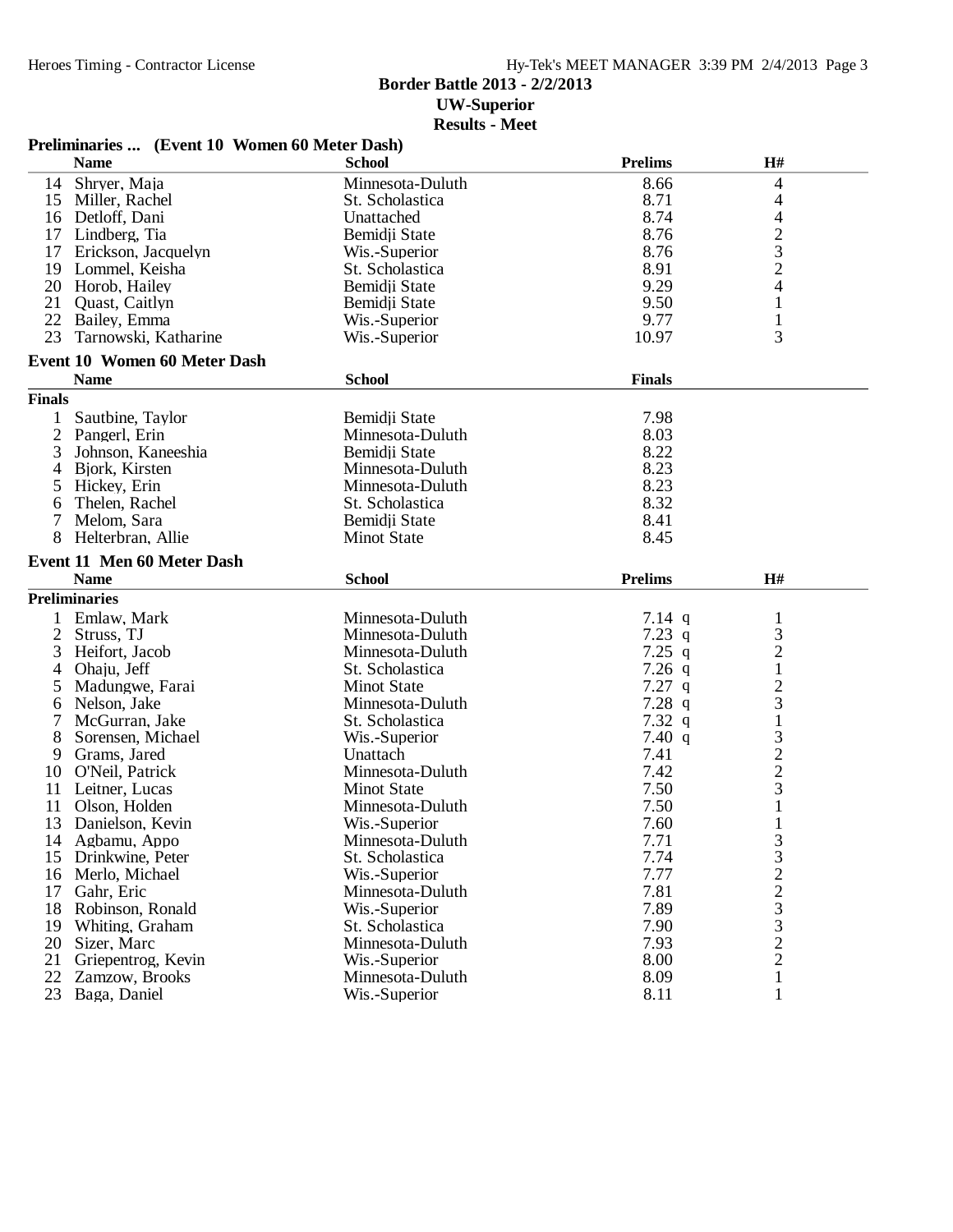## **Border Battle 2013 - 2/2/2013 UW-Superior Results - Meet**

**Event 11 Men 60 Meter Dash**

|                | <b>Name</b>                      | <b>School</b>        | <b>Finals</b> |
|----------------|----------------------------------|----------------------|---------------|
| <b>Finals</b>  |                                  |                      |               |
|                | Nelson, Jake                     | Minnesota-Duluth     | 7.16          |
| 2              | Heifort, Jacob                   | Minnesota-Duluth     | 7.17          |
| 3              | Madungwe, Farai                  | <b>Minot State</b>   | 7.23          |
| 4              | Struss, TJ                       | Minnesota-Duluth     | 7.25          |
| 5              | Emlaw, Mark                      | Minnesota-Duluth     | 7.32          |
| 6              | Ohaju, Jeff                      | St. Scholastica      | 7.34          |
| 7              | Sorensen, Michael                | Wis.-Superior        | 7.47          |
|                | <b>Event 12 Women 1 Mile Run</b> |                      |               |
|                | <b>Name</b>                      | <b>School</b>        | <b>Finals</b> |
| <b>Finals</b>  |                                  |                      |               |
| 1              | Rudin, Alexandra                 | Minnesota-Duluth     | 5:13.83       |
| $\overline{c}$ | Olson, Hannah                    | Minnesota-Duluth     | 5:17.93       |
| 3              | Seidenkranz, Erica               | Minnesota-Duluth     | 5:19.64       |
| 4              | Salava, Alyssa                   | Minnesota-Duluth     | 5:22.13       |
| 5              | Larson, Tina                     | Bemidji State        | 5:25.36       |
| 6              | Kuntz, Kara                      | <b>Minot State</b>   | 5:38.22       |
|                | Timerman, Randi                  | Minnesota-Duluth     | 5:39.24       |
| 8              | Warnes, Taylor                   | Minnesota-Duluth     | 5:42.02       |
| 9              |                                  | <b>Minot State</b>   | 5:42.36       |
| 10             | Jaeger, Tiffany<br>Lemke, Hannah | Minnesota-Duluth     | 5:44.88       |
|                |                                  | Saint Mary's (Minn.) |               |
| 11             | Siska, Clare                     |                      | 5:45.69       |
| 12             | Bendel, Kate                     | Minnesota-Duluth     | 5:48.70       |
| 13             | Weyenberg, Kate                  | Wis.-Superior        | 5:54.73       |
| 14             | Thiel, Allie                     | Saint Mary's (Minn.) | 5:56.10       |
| 15             | Scott, Beth                      | Saint Mary's (Minn.) | 5:58.08       |
| 16             | Mockler, Katherine               | Saint Mary's (Minn.) | 6:05.91       |
| 17             | Marble, Brianna                  | Wis.-Superior        | 6:13.12       |
| 18             | Burns, Jessica                   | Saint Mary's (Minn.) | 6:13.58       |
| 19             | Gibson, Kayla                    | Wis.-Superior        | 6:15.80       |
| 20             | Buchholz, Kristina               | Wis.-Superior        | 6:25.18       |
| 21             | Paquin, Emily                    | Bemidji State        | 6:28.40       |
|                | 22 Bollig, Ashley                | Saint Mary's (Minn.) | 6:48.60       |
|                | Event 13 Men 1 Mile Run          |                      |               |
|                | <b>Name</b>                      | <b>School</b>        | <b>Finals</b> |
| <b>Finals</b>  |                                  |                      |               |
|                | Toepfer, Cole                    | Minnesota-Duluth     | 4:18.50       |
| $\overline{2}$ | Borash, Peter                    | Saint Mary's (Minn.) | 4:25.78       |
| 3              | Eason, Ryan                      | Minnesota-Duluth     | 4:26.64       |
| 4              | Coffin, Jason                    | Minnesota-Duluth     | 4:29.42       |
| 5              | Traxler, Jake                    | Saint Mary's (Minn.) | 4:30.62       |
| 6              | McKenzie, Luke                   | St. Scholastica      | 4:32.28       |
| 7              | Haley, Aaron                     | Saint Mary's (Minn.) | 4:33.37       |
| 8              | Soucheray, John                  | Saint Mary's (Minn.) | 4:33.50       |
| 9              | Winegardner, Ryan                | Saint Mary's (Minn.) | 4:37.62       |
| 10             | Armstrong, Clay                  | <b>Minot State</b>   | 4:37.71       |
| 11             | Corbett, Charles                 | Wis.-Superior        | 4:45.42       |
|                |                                  |                      |               |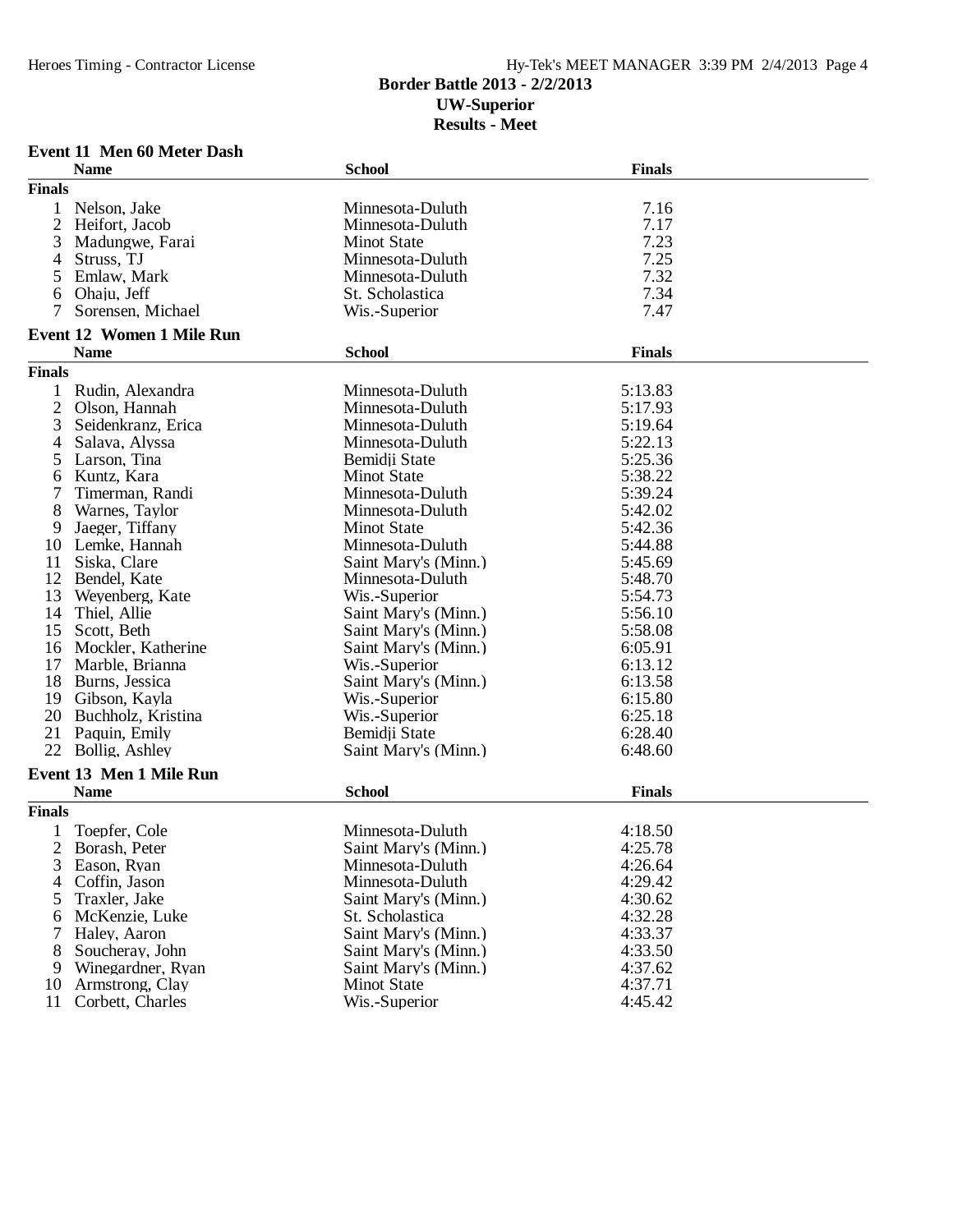## Heroes Timing - Contractor License Hy-Tek's MEET MANAGER 3:39 PM 2/4/2013 Page 5

#### **Border Battle 2013 - 2/2/2013 UW-Superior Results - Meet**

#### **Finals ... (Event 13 Men 1 Mile Run) Name School Finals** 12 Perry, Ryan Minot State 4:49.60 13 Buchholz, Alex Minot State 4:51.39 14 Martin, Edward **Michael Michael Wis.-Superior** 4:53.51 4:53.51 and 4:53.51 4:53.51 and 4:59.71 and 4:59.71 and 4:59.71 and 4:59.71 and 4:59.71 and 4:59.71 and 4:59.71 and 4:59.71 and 4:59.71 and 4:59.71 and 4:59.71 and 15 McNamara, Mitch Saint Mary's (Minn.) 4:59.71<br>16 Meyer, Andrew Saint Mary's (Minn.) 5:02.37 16 Meyer, Andrew Saint Mary's (Minn.) 5:02.37<br>17 Riley. Brian St. Scholastica 5:06.02 17 Riley, Brian St. Scholastica 5:06.02<br>
18 Ensign, Joshua St. Superior St. Scholastica 5:18.71 18 Ensign, Joshua<br>19 Lunzer, David **19 Saint Mary's (Minn.)** 5:25.33 **Event 14 Women 400 Meter Dash Name School Finals H# Finals** --- Maher, Amelia Minnesota-Duluth NT 2 -- Nash, Dijah Minot State NT 3 --- Buske, Brianna St. Scholastica NT 1 Puk, Kimberly Saint Mary's (Minn.) NT 3<br>
Ohaiu. Laurel St. Scholastica NT 1 --- Ohaju, Laurel St. Scholastica NT <sup>1</sup> --- Dailey, Sienna Minot State NT <sup>1</sup> --- Clementson, Brietta Minnesota-Duluth NT 3 --- Bruha, Lauren Minnesota-Duluth NT 2 --- Hassing, Kaitlin Minnesota-Duluth NT 2 Minnesota-Duluth 1997 NT 2<br>1 Minnesota-Duluth 1 --- Bjork, Kirsten **Event 15 Men 400 Meter Dash Name School Finals H# Finals** --- Markert, Andrew Saint Mary's (Minn.) 1988 NT 3<br>--- Johnson, Samora 1988, St. Scholastica 2008, NT 3 --- Johnson, Samora St. Scholastica NT 1 --- Guentzel, Ryan St. Scholastica NT 2<br>--- Sandy. Josh Minot State NT 3 --- Sandy, Josh Minot State NT 3 --- Anderson, Jared Wis.-Superior NT 2<br>--- Zielke, Gabe Wis.-Superior NT 3 --- Bowers, Jamere Wis.-Superior NT 3 --- Urban, Scott Minnesota-Duluth NT 1 --- D'Entremont, Phil Minnesota-Duluth NT 1 --- Kendema, Mac Minnesota-Duluth NT 3 --- Badhwa, Danny Minnesota-Duluth NT <sup>1</sup> --- Greiner, James Minnesota-Duluth NT <sup>2</sup> --- Emlaw, Mark Minnesota-Duluth NT 2 **Event 16 Women 600 Meter Run Name School Finals H# Finals** 1 Lundgren, Emily St. Scholastica 1:41.35 1 2 Maxwell, Paige Minnesota-Duluth 1:41.57 1 Schaeffer, Madeline Minnesota-Duluth 1:42.00 1<br>
Campbell, Amy St. Scholastica 1:42.26 1 4 Campbell, Amy St. Scholastica 1:42.26 5 Haupert, MacKenzie Bemidji State 1:42.72 1

6 Crummy, Nicole Bemidji State 1:46.19 2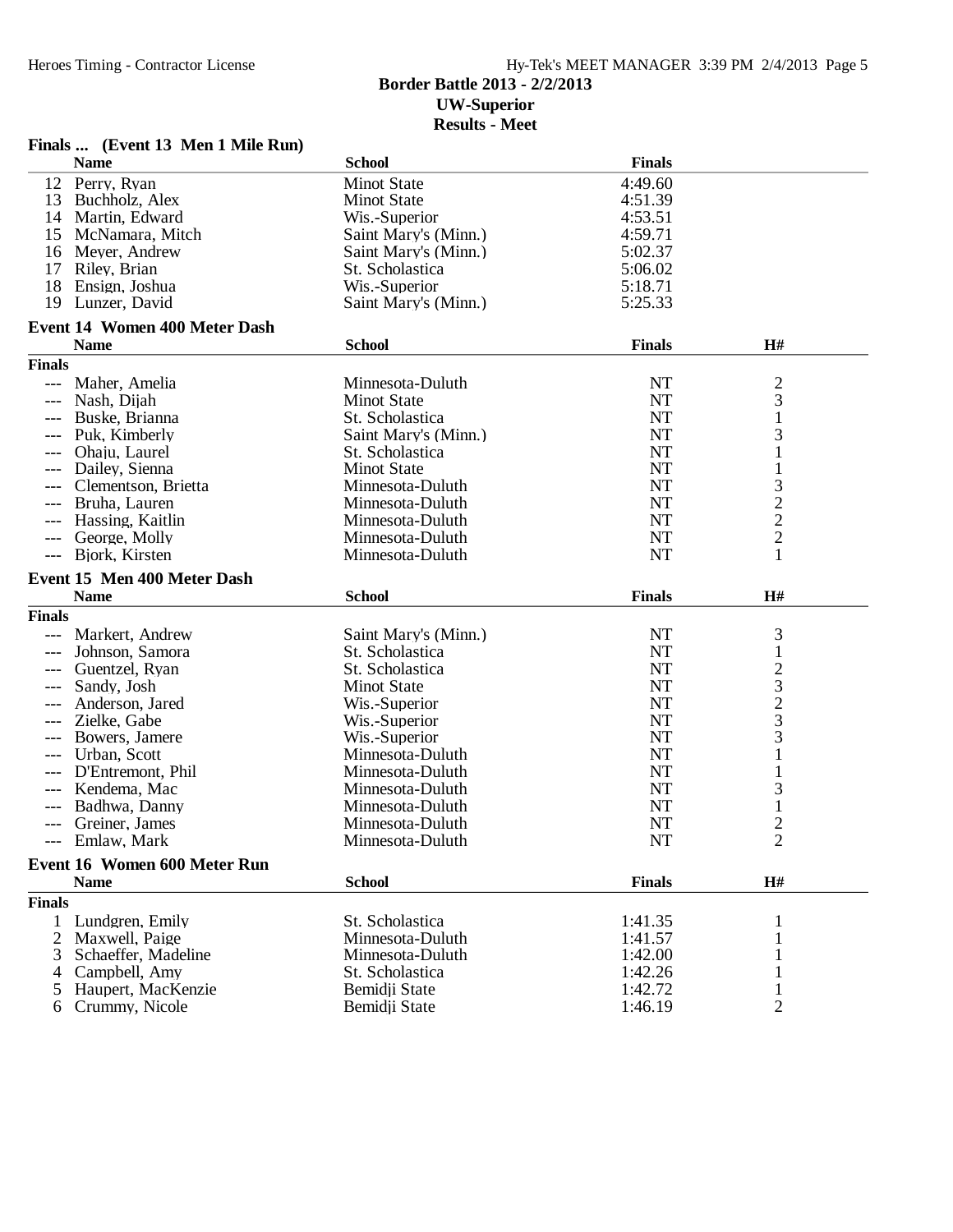## **Border Battle 2013 - 2/2/2013 UW-Superior Results - Meet**

|                | Finals  (Event 16 Women 600 Meter Run) |                      |               |                |
|----------------|----------------------------------------|----------------------|---------------|----------------|
|                | <b>Name</b>                            | <b>School</b>        | <b>Finals</b> | H#             |
| $\tau$         | Pierce, Shelby                         | Minnesota-Duluth     | 1:46.43       | $\overline{c}$ |
| 8              | Lasch, Kasey                           | Bemidji State        | 1:50.20       | $\overline{c}$ |
| 9              | Moreno, Jocelyn                        | Saint Mary's (Minn.) | 1:56.02       |                |
| 10             | McNary, Sara                           | Saint Mary's (Minn.) | 1:58.22       | $\frac{2}{2}$  |
|                | Event 17 Men 600 Meter Run             |                      |               |                |
|                | <b>Name</b>                            | <b>School</b>        | <b>Finals</b> |                |
| <b>Finals</b>  |                                        |                      |               |                |
|                | Jenson, Robbie                         | Unattach             | 1:25.08       |                |
| 2              | Krause, Jesse                          | Minnesota-Duluth     | 1:25.91       |                |
| 3              | Johantgen, Dustin                      | Minnesota-Duluth     | 1:27.90       |                |
| 4              | Heinz, Chaz                            | Minnesota-Duluth     | 1:28.18       |                |
| 5              | Wilson, Chris                          | Minnesota-Duluth     | 1:28.97       |                |
| 6              | Allen, Zach                            | Minnesota-Duluth     | 1:31.72       |                |
|                |                                        |                      |               |                |
|                | Event 18 Women 800 Meter Run           |                      |               |                |
|                | <b>Name</b>                            | <b>School</b>        | <b>Finals</b> |                |
| <b>Finals</b>  |                                        |                      |               |                |
| 1              | Rivard, Samantha                       | Unattach             | 2:17.53       |                |
| 2              | Lutz, Victoria                         | Minnesota-Duluth     | 2:19.17       |                |
| 3              | Garrity, Tatum                         | Minnesota-Duluth     | 2:21.63       |                |
| 4              | Braml, Liz                             | St. Scholastica      | 2:21.91       |                |
| 5              | Wurl, Hannah                           | Minnesota-Duluth     | 2:23.34       |                |
| 6              | Thaemert, Jacque                       | Minnesota-Duluth     | 2:24.06       |                |
| 7              | Rudin, Alexandra                       | Minnesota-Duluth     | 2:24.59       |                |
| 8              | Olson, Hannah                          | Minnesota-Duluth     | 2:26.06       |                |
| 9              | Johnson, Kayla                         | Minnesota-Duluth     | 2:28.05       |                |
| 10             | Larson, Tina                           | Bemidji State        | 2:28.42       |                |
| 11             | Froehlich, Chloe                       | <b>Minot State</b>   | 2:28.50       |                |
| 12             | Seidenkranz, Erica                     | Minnesota-Duluth     | 2:29.89       |                |
| 13             | Johnston, Sydney                       | Minnesota-Duluth     | 2:29.90       |                |
| 14             | Kuntz, Kara                            | <b>Minot State</b>   | 2:30.10       |                |
| 15             | Brodehl, Ashley                        | <b>Minot State</b>   | 2:35.34       |                |
| 16             | Lucht, Maila                           | <b>Minot State</b>   | 2:35.57       |                |
| 17             | Bendel, Kate                           | Minnesota-Duluth     | 2:36.91       |                |
| 18             | Weyenberg, Kate                        | Wis.-Superior        | 2:38.69       |                |
| 19             | Connell, Mikayla                       | Bemidji State        | 2:43.06       |                |
| 20             | Dennis, Laura                          | Minnesota-Duluth     | 2:43.28       |                |
| 21             | Timerman, Randi                        | Minnesota-Duluth     | 2:43.85       |                |
|                | 22 Taube, Sammie                       | Bemidji State        | 2:48.95       |                |
| 23             | Marble, Brianna                        | Wis.-Superior        | 2:51.87       |                |
|                | 24 Meyer, Jessica                      | Bemidji State        | 2:53.82       |                |
|                | 25 Gibson, Kayla                       | Wis.-Superior        | 2:58.09       |                |
| 26             | Buchholz, Kristina                     | Wis.-Superior        | 2:59.45       |                |
|                | Event 19 Men 800 Meter Run             |                      |               |                |
|                | <b>Name</b>                            | <b>School</b>        | <b>Finals</b> |                |
| <b>Finals</b>  |                                        |                      |               |                |
| 1              | Toepfer, Cole                          | Minnesota-Duluth     | 1:58.39       |                |
| $\overline{2}$ | Stevens, Tyler                         | Minnesota-Duluth     | 1:59.21       |                |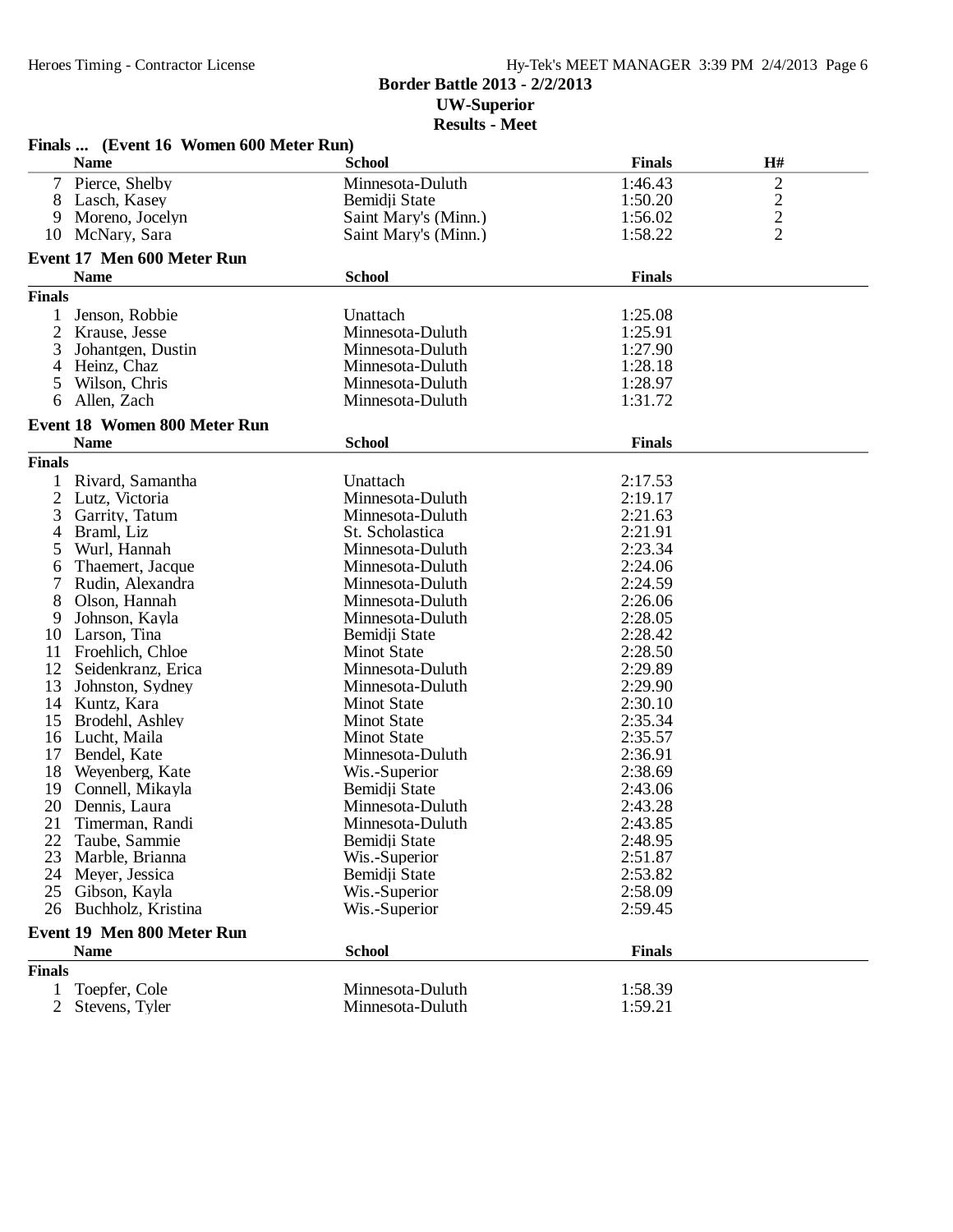## **Border Battle 2013 - 2/2/2013 UW-Superior**

**Results - Meet**

|               | Finals  (Event 19 Men 800 Meter Run) |                      |               |                          |  |  |
|---------------|--------------------------------------|----------------------|---------------|--------------------------|--|--|
|               | <b>Name</b>                          | <b>School</b>        | <b>Finals</b> |                          |  |  |
| 3             | Coffin, Jason                        | Minnesota-Duluth     | 2:02.28       |                          |  |  |
| 4             | Thiel, Gabe                          | Saint Mary's (Minn.) | 2:02.95       |                          |  |  |
| 5             | Dunstan, Tim                         | St. Scholastica      | 2:04.52       |                          |  |  |
| 6             | Armstrong, Clay                      | <b>Minot State</b>   | 2:05.07       |                          |  |  |
| 7             | Carlson, Ben                         | St. Scholastica      | 2:05.98       |                          |  |  |
| 8             | Tiberg, Cam                          | Wis.-Superior        | 2:07.95       |                          |  |  |
| 9             | Sheehan, Colin                       | Saint Mary's (Minn.) | 2:10.17       |                          |  |  |
|               | 10 Perry, Ryan                       | <b>Minot State</b>   | 2:12.87       |                          |  |  |
| 11            | Martin, Edward                       | Wis.-Superior        | 2:18.46       |                          |  |  |
|               | 12 Ensign, Joshua                    | Wis.-Superior        | 2:26.70       |                          |  |  |
|               |                                      |                      |               |                          |  |  |
|               | <b>Event 22 Women 200 Meter Dash</b> |                      |               |                          |  |  |
|               | <b>Name</b>                          | <b>School</b>        | <b>Finals</b> | H#                       |  |  |
| <b>Finals</b> |                                      |                      |               |                          |  |  |
| 1             | Bjork, Kirsten                       | Minnesota-Duluth     | 26.45         | $\mathbf{1}$             |  |  |
| 2             | Ohaju, Laurel                        | St. Scholastica      | 26.51         | 1                        |  |  |
| 3             | Hickey, Erin                         | Minnesota-Duluth     | 27.08         | 1                        |  |  |
| 4             | Dailey, Sienna                       | <b>Minot State</b>   | 27.38         | 1                        |  |  |
| 5             | Buske, Brianna                       | St. Scholastica      | 27.50         | $rac{2}{3}$              |  |  |
| 5             | George, Molly                        | Minnesota-Duluth     | 27.50         |                          |  |  |
| 7             | Kurtovich, Maggie                    | St. Scholastica      | 27.66         | $\frac{2}{3}$            |  |  |
| 7             | Hassing, Kaitlin                     | Minnesota-Duluth     | 27.66         |                          |  |  |
| 9             | Clementson, Brietta                  | Minnesota-Duluth     | 27.75         | $\overline{\mathcal{L}}$ |  |  |
|               | 10 Pangerl, Erin                     | Minnesota-Duluth     | 27.81         |                          |  |  |
| 11            | Shryer, Maja                         | Minnesota-Duluth     | 27.98         | $\frac{2}{3}$            |  |  |
|               | 12 Bettendorf, Catie                 | Minnesota-Duluth     | 28.37         | $\overline{\mathcal{L}}$ |  |  |
| 13            | Lindberg, Tia                        | Bemidji State        | 28.38         |                          |  |  |
| 14            | Schommer, Laura                      | Saint Mary's (Minn.) | 28.51         | $rac{5}{3}$              |  |  |
| 15            | Nash, Dijah                          | <b>Minot State</b>   | 28.62         | $\overline{\mathcal{L}}$ |  |  |
|               | 16 Althoff, Amanda                   | Minnesota-Duluth     | 28.99         | 5                        |  |  |
|               | 17 Detloff, Dani                     | Unattached           | 29.13         | $\overline{c}$           |  |  |
|               | 18 Erickson, Jacquelyn               | Wis.-Superior        | 29.16         | $\overline{4}$           |  |  |
|               | 19 Lund, Sydney                      | Bemidji State        | 29.59         | 6                        |  |  |
| 20            | Otiso, Shelia                        | Minnesota-Duluth     | 29.75         | 6                        |  |  |
| 21            | Bushey, Darian                       | Wis.-Superior        | 29.78         | 5                        |  |  |
|               | 22 Flythe, L'Tanya                   | <b>Minot State</b>   | 30.08         | 5                        |  |  |
| 23            | Novtony, Kari                        | Minnesota-Duluth     | 30.56         | 6                        |  |  |
|               | 24 Petracek, Jill                    | Minnesota-Duluth     | 30.58         | 6                        |  |  |
|               | 25 Anders, Erica                     | Minnesota-Duluth     | 32.25         | 5                        |  |  |
|               | 26 Bailey, Emma                      | Wis.-Superior        | 33.94         | 6                        |  |  |
|               |                                      |                      |               |                          |  |  |
|               | Event 23 Men 200 Meter Dash          |                      |               |                          |  |  |
|               | <b>Name</b>                          | <b>School</b>        | <b>Finals</b> | H#                       |  |  |
| <b>Finals</b> |                                      |                      |               |                          |  |  |
| 1             | Madungwe, Farai                      | <b>Minot State</b>   | 23.03         |                          |  |  |
| 2             | Nelson, Jake                         | Minnesota-Duluth     | 23.29         |                          |  |  |
| 3             | Johnson, Samora                      | St. Scholastica      | 23.38         |                          |  |  |
| 4             | Guentzel, Ryan                       | St. Scholastica      | 23.41         | 2                        |  |  |
| 5             | Struss, TJ                           | Minnesota-Duluth     | 23.42         | 1                        |  |  |
| 6             | Sorensen, Michael                    | Wis.-Superior        | 23.73         | 2                        |  |  |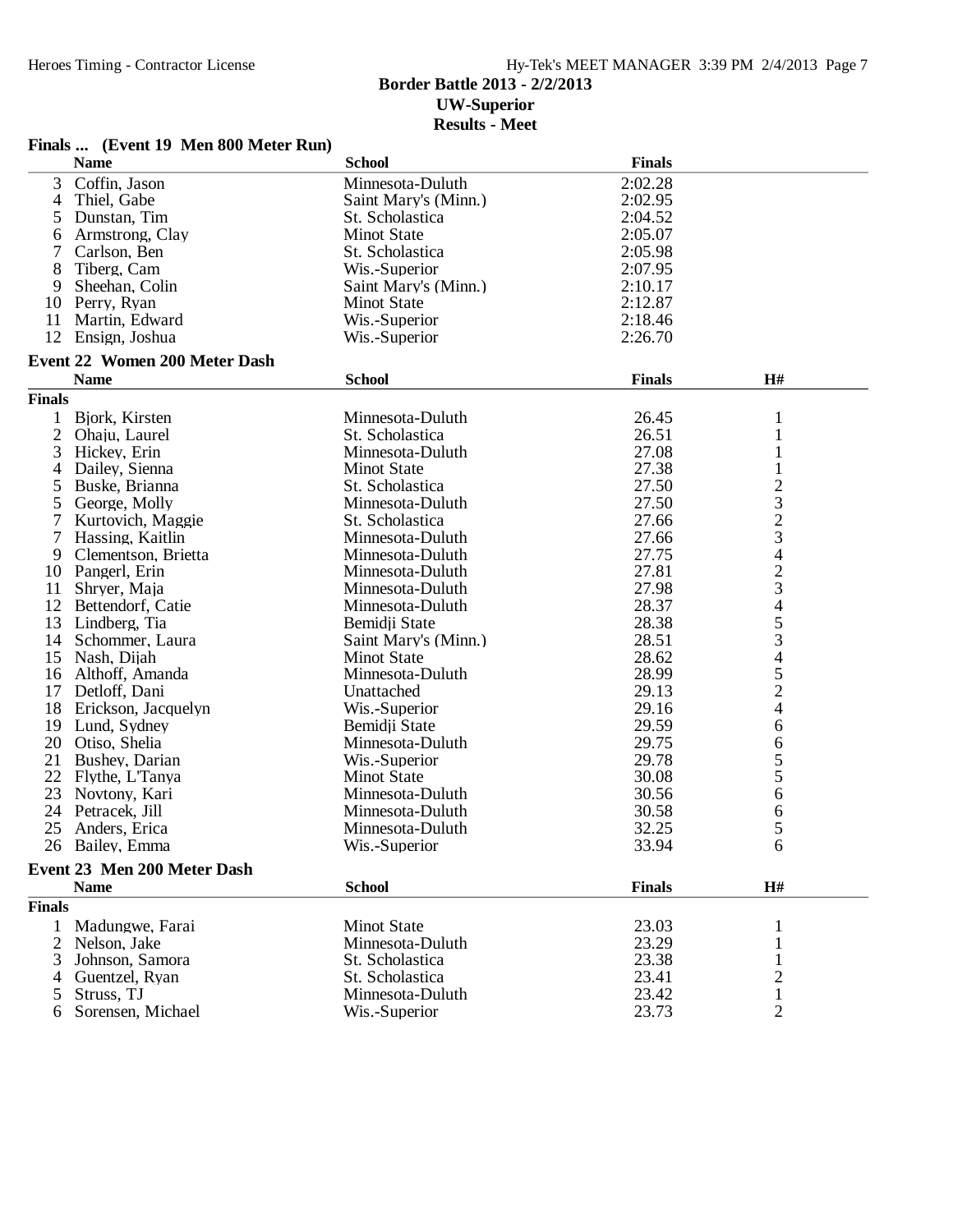## **Border Battle 2013 - 2/2/2013 UW-Superior Results - Meet**

### **Finals ... (Event 23 Men 200 Meter Dash)**

|                | <b>Name</b>                          | <b>School</b>        |                  | <b>Finals</b> | H#                                         |
|----------------|--------------------------------------|----------------------|------------------|---------------|--------------------------------------------|
| 6              | Solarz, Derek                        | Wis.-Superior        |                  | 23.73         | 3                                          |
| 8              | Heifort, Jacob                       | Minnesota-Duluth     |                  | 23.85         |                                            |
| 9              | Leitner, Lucas                       | <b>Minot State</b>   |                  | 23.87         | $\begin{array}{c} 3 \\ 2 \\ 3 \end{array}$ |
| 10             | Litche Zouogbo, Cyrille              | <b>Minot State</b>   |                  | 23.97         |                                            |
| 11             | Danielson, Kevin                     | Wis.-Superior        |                  | 24.13         |                                            |
| 12             | Kendema, Mac                         | Minnesota-Duluth     |                  | 24.46         | 4                                          |
| 13             | Olson, Holden                        | Minnesota-Duluth     |                  | 24.51         | 3                                          |
| 14             | Ohaju, Jeff                          | St. Scholastica      |                  | 24.55         | 4                                          |
| 15             | Grams, Jared                         | Unattach             |                  | 24.59         | 4                                          |
| 16             | Whiting, Graham                      | St. Scholastica      |                  | 25.00         | 5                                          |
| 17             | O'Neil, Patrick                      | Minnesota-Duluth     |                  | 25.10         | 5                                          |
| 18             | Markert, Andrew                      | Saint Mary's (Minn.) |                  | 25.16         | $\overline{\mathcal{L}}$                   |
| 19             | Heffele, Andy                        | Minnesota-Duluth     |                  | 25.26         | 6                                          |
|                | 20 Sizer, Marc                       | Minnesota-Duluth     |                  | 25.58         |                                            |
| 21             |                                      |                      |                  | 25.63         | 6                                          |
|                | Griepentrog, Kevin                   | Wis.-Superior        |                  |               | 5                                          |
| 22             | Bowers, Jamere                       | Wis.-Superior        |                  | 26.02         | 6                                          |
| 23             | Baga, Daniel                         | Wis.-Superior        |                  | 26.34         | 6                                          |
| 24             | Zielke, Gabe                         | Wis.-Superior        |                  | 26.59         | 6                                          |
|                | <b>Event 24 Women 3000 Meter Run</b> |                      |                  |               |                                            |
|                | <b>Name</b>                          | <b>School</b>        |                  | <b>Finals</b> |                                            |
| <b>Finals</b>  |                                      |                      |                  |               |                                            |
| 1              | Williams, Kaelyn                     | Minnesota-Duluth     |                  | 10:39.92      |                                            |
| $\overline{c}$ | Jocelyn, Hannah                      | Minnesota-Duluth     |                  | 10:56.72      |                                            |
| 3              | Thul, Kara                           | Minnesota-Duluth     |                  | 10:57.22      |                                            |
| 4              | Boman, Amanda                        | Minnesota-Duluth     |                  | 11:03.26      |                                            |
| 5              | Burgstahler, Molly                   | St. Scholastica      |                  | 11:12.27      |                                            |
| 6              | Adams, Bre                           | St. Scholastica      |                  | 11:17.99      |                                            |
| 7              | Chasson, Sarah                       | Minnesota-Duluth     |                  | 11:24.41      |                                            |
| 8              | Kent, Savannah                       | Minnesota-Duluth     |                  | 11:51.26      |                                            |
|                |                                      |                      |                  |               |                                            |
|                | Event 25 Men 3000 Meter Run          |                      |                  |               |                                            |
|                | <b>Name</b>                          | <b>School</b>        |                  | <b>Finals</b> |                                            |
| <b>Finals</b>  |                                      |                      |                  |               |                                            |
| 1              | Nielsen, Dan                         | Minnesota-Duluth     |                  | 8:56.91       |                                            |
| $\overline{2}$ | Handorff, Aaron                      | Unattach             |                  | 9:04.30       |                                            |
| 3              | Kostick, Rob                         | Minnesota-Duluth     |                  | 9:04.69       |                                            |
| 4              | Lindquist, Jackson                   | Wis.-Superior        |                  | 9:14.95       |                                            |
| 5              | Erickson, Joey                       | Minnesota-Duluth     |                  | 9:38.79       |                                            |
| 6              | Stevens, Eric                        | Minnesota-Duluth     |                  | 9:40.00       |                                            |
|                | Fisher, Mitch                        | Unattach             |                  | 9:41.34       |                                            |
| 8              | Kast, Andrew                         | Wis.-Superior        |                  | 9:57.99       |                                            |
| 9              | Toso, Sam                            | St. Scholastica      |                  | 10:07.62      |                                            |
| 10             | Haling, Brandon                      | Wis.-Superior        |                  | 10:10.60      |                                            |
|                | 11 Riley, Brian                      | St. Scholastica      |                  | 10:33.90      |                                            |
|                |                                      |                      |                  |               |                                            |
|                | Event 26 Women 4x400 Meter Relay     |                      |                  |               |                                            |
|                | <b>Team</b>                          | <b>Relay</b>         |                  | <b>Finals</b> | H#                                         |
| <b>Finals</b>  |                                      |                      |                  |               |                                            |
| 1              | Minnesota-Duluth                     | A                    |                  | 4:06.25       |                                            |
|                | 1) Bjork, Kirsten                    | 2) Garrity, Tatum    | 3) Maher, Amelia |               | 4) Hassing, Kaitlin                        |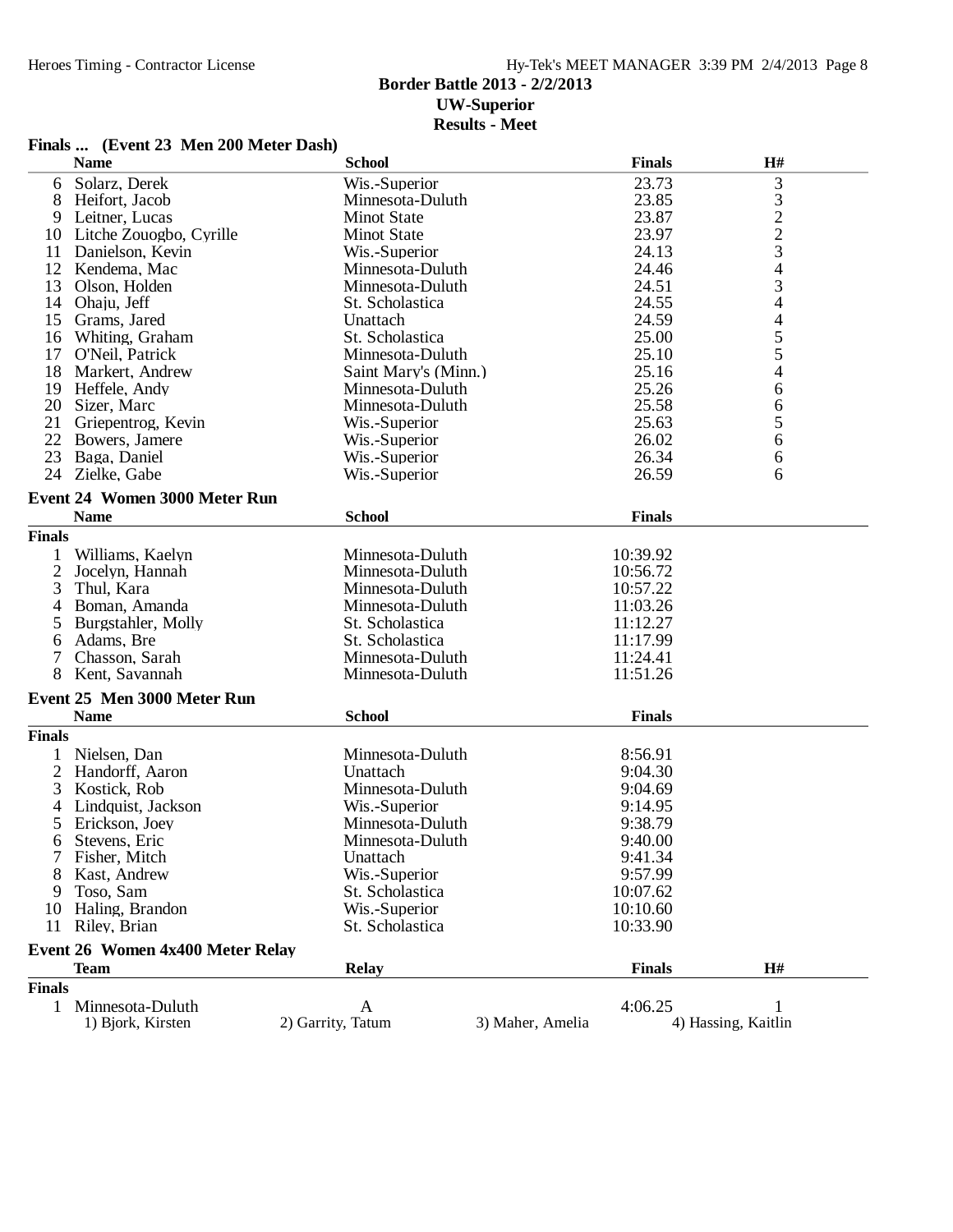### Hy-Tek's MEET MANAGER 3:39 PM 2/4/2013 Page 9 **Border Battle 2013 - 2/2/2013**

## **UW-Superior**

#### **Results - Meet**

|                | Finals  (Event 26 Women 4x400 Meter Relay) |                                          |                        |                      |                     |
|----------------|--------------------------------------------|------------------------------------------|------------------------|----------------------|---------------------|
|                | <b>Team</b>                                | <b>Relay</b>                             |                        | <b>Finals</b>        | H#                  |
| 2              | Minnesota-Duluth                           | B                                        |                        | 4:10.95              | 2                   |
|                | 1) Schaeffer, Madeline                     | 2) Lutz, Victoria                        | 3) Thaemert, Jacque    |                      | 4) Johnson, Kayla   |
| 3              | Minnesota-Duluth                           | C                                        |                        | 4:15.30              | 2                   |
|                | 1) Stelter, Jessica                        | 2) Bruha, Lauren                         | 3) Wurl, Hannah        |                      | 4) Pierce, Shelby   |
|                | 4 Minot State                              | A                                        |                        | 4:16.71              |                     |
|                | 1) Nash, Dijah                             | 2) Dailey, Sienna                        | 3) Audet, DelRay       |                      | 4) Brodehl, Ashley  |
| 5              | Bemidji State<br>1) Haupert, MacKenzie     | A<br>2) Larson, Tina                     | 3) Sautbine, Taylor    | 4:18.62              | 4) Larva, Ashley    |
|                | 6 Minnesota-Duluth                         | D                                        |                        | 4:23.49              | 2.                  |
|                | 1) Bettendorf, Catie                       | 2) George, Molly                         | 3) Clementson, Brietta |                      | 4) Johnston, Sydney |
| 7              | Saint Mary's (Minn.)                       | A                                        |                        | 4:37.44              |                     |
|                | 1) Puk, Kimberly                           | 2) Schommer, Laura                       | 3) McNary, Sara        |                      | 4) Siska, Clare     |
|                | Bemidji State                              | B                                        |                        | 4:51.11              | 2                   |
|                | 1) Lasch, Kasey                            | 2) Connell, Mikayla                      | 3) Crummy, Nicole      |                      | 4) Meyer, Jessica   |
| 9              | Wis.-Superior                              | A                                        |                        | 4:53.07              | 2                   |
|                | 1) Martin, Jennifer                        | 2) Erickson, Jacquelyn                   | 3) Bushey, Darian      |                      | 4) Weyenberg, Kate  |
|                | Event 27 Men 4x400 Meter Relay             |                                          |                        |                      |                     |
|                | <b>Team</b>                                | <b>Relay</b>                             |                        | <b>Finals</b>        |                     |
| <b>Finals</b>  |                                            |                                          |                        |                      |                     |
| 1              | Wis.-Superior                              | A                                        |                        | 3:32.19              |                     |
| $\overline{2}$ | <b>Minot State</b>                         | A                                        |                        | 3:32.42              |                     |
|                | 1) Armstrong, Clay                         | 2) Flatland, Tyler                       | 3) Leitner, Lucas      |                      | 4) Malafa, Darin    |
| 3              | Minnesota-Duluth                           | B                                        |                        | 3:36.45              |                     |
|                | 1) Johantgen, Dustin                       | 2) Kendema, Mac                          | 3) Adams, Justin       |                      | 4) Gahr, Eric       |
|                | 4 St. Scholastica                          | A                                        |                        | 3:42.35              |                     |
|                | 1) Dunstan, Tim                            | 2) Whiting, Graham                       | 3) Stevens, Connor     |                      | 4) McKenzie, Luke   |
|                | Saint Mary's (Minn.)                       | A                                        |                        | 3:56.38              |                     |
|                | <b>Event 28 Women Weight Throw</b>         |                                          |                        |                      |                     |
|                | <b>Name</b>                                | <b>School</b>                            | <b>Finals</b>          |                      |                     |
| <b>Finals</b>  |                                            |                                          |                        |                      |                     |
|                | Capriglione, Katie                         | Wis.-Superior                            | 16.95m                 | 55-07.50             |                     |
| $\overline{2}$ | Huberty, Becky                             | St. Scholastica                          | 15.95m                 | 52-04.00             |                     |
| 3              | Vinokur, Victoria                          | Wis.-Superior                            | 14.94m                 | 49-00.25             |                     |
| 4              | Hitchcock, Jennifer                        | Minnesota-Duluth                         | 14.82m                 | 48-07.50             |                     |
| 5              | Ayers, Katherine                           | Minnesota-Duluth                         | 14.70m                 | 48-02.75             |                     |
| 6              | Vanterpool, Kamilaha                       | <b>Minot State</b>                       | 13.80m                 | 45-03.50             |                     |
|                | Booker, Maya                               | Saint Mary's (Minn.)                     | 13.72m                 | 45-00.25             |                     |
| 8              | Olson, Samantha                            | Minnesota-Duluth                         | 13.49m                 | 44-03.25             |                     |
| 9              | Osborne, Abby                              | Saint Mary's (Minn.)<br>Minnesota-Duluth | 12.66m<br>12.26m       | 41-06.50             |                     |
| 10<br>11       | Swanson, Ellen<br>Ludwig, Brittany         | St. Scholastica                          | 11.92m                 | 40-02.75<br>39-01.25 |                     |
| 12             | Cagle, Jessica                             | Bemidji State                            | 11.87m                 | 38-11.50             |                     |
| 13             | Hegg, Denna                                | Bemidji State                            | 11.30m                 | 37-01.00             |                     |
| 14             | Brewster, Ciara                            | Bemidji State                            | 11.28m                 | 37-00.25             |                     |
| 15             | Kingsley, Lydia                            | Minnesota-Duluth                         | 11.10m                 | 36-05.00             |                     |
| 16             | Piatt, Jaime                               | Bemidii State                            | 10.49m                 | 34-05.00             |                     |
| 17             | Price, Stephanie                           | Bemidji State                            | 8.81m                  | 28-11.00             |                     |
| 18             | Tarnowski, Katharine                       | Wis.-Superior                            | 5.06m                  | 16-07.25             |                     |
| $---$          | Timmons, Tyie                              | Wis.-Superior                            | <b>FOUL</b>            |                      |                     |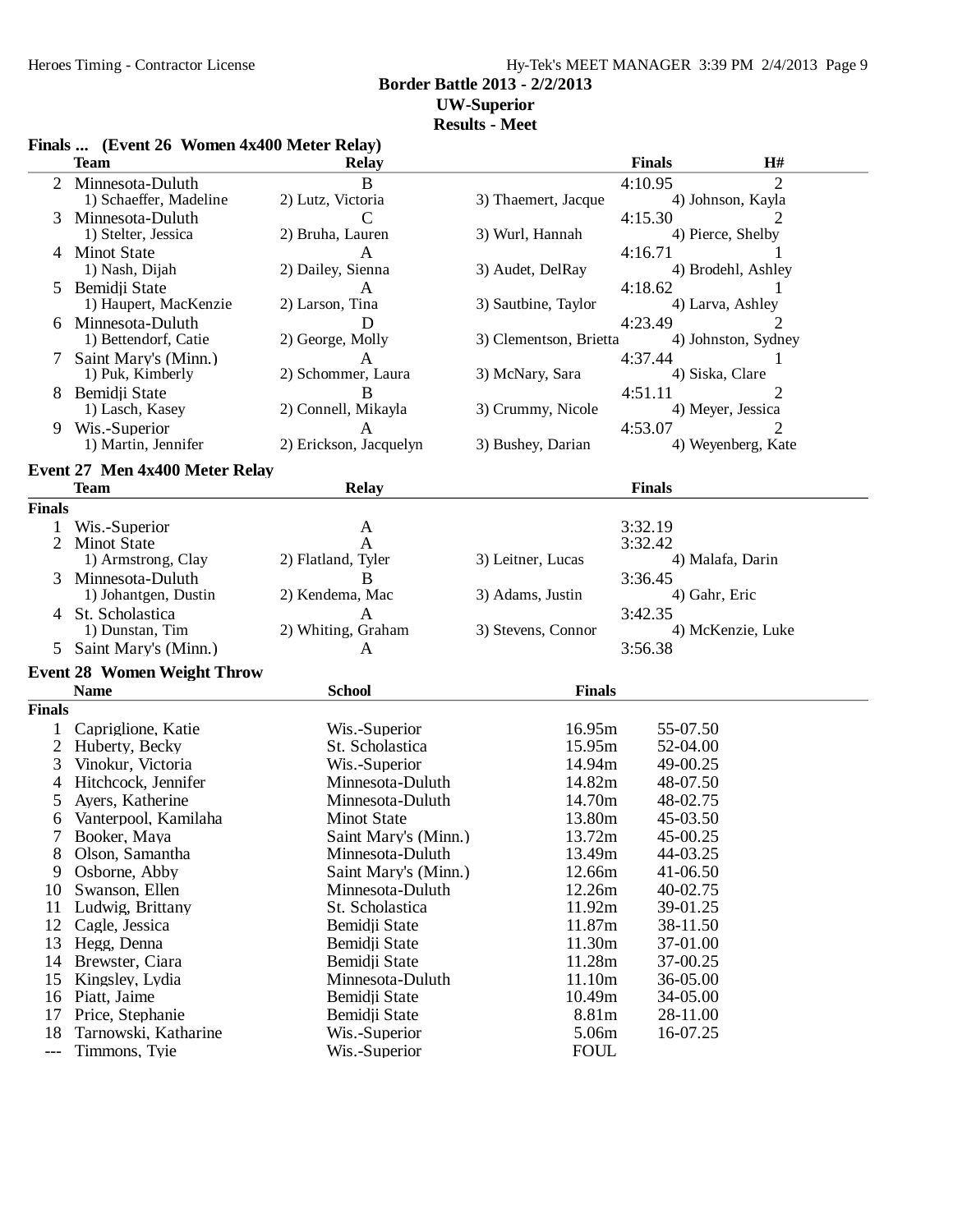## **Border Battle 2013 - 2/2/2013 UW-Superior**

**Results - Meet**

#### **Event 29 Men Weight Throw**

|                | <b>Name</b>                     | <b>School</b>        | <b>Finals</b>     |          |
|----------------|---------------------------------|----------------------|-------------------|----------|
| <b>Finals</b>  |                                 |                      |                   |          |
| $\mathbf{1}$   | Hansen, Nils                    | Wis.-Superior        | 18.16m            | 59-07.00 |
| $\mathfrak{2}$ | Moran, Nick                     | Minnesota-Duluth     | 15.91m            | 52-02.50 |
| 3              | Fernow, Charlie                 | St. Scholastica      | 14.73m            | 48-04.00 |
| 4              | Randall, Brandon                | Minnesota-Duluth     | 14.26m            | 46-09.50 |
| 5              | Willette, Anthony               | Wis.-Superior        | 14.18m            | 46-06.25 |
| 6              | Murphy, Ryan                    | St. Scholastica      | 13.31m            | 43-08.00 |
| 7              | Birkel, Gage                    | Minnesota-Duluth     | 13.07m            | 42-10.75 |
| 8              | Lepisto, Jacob                  | Minnesota-Duluth     | 12.69m            | 41-07.75 |
| 9              | Sobande, Adedamola              | <b>Minot State</b>   | 12.45m            | 40-10.25 |
| 10             | Hennessy, Colin                 | Saint Mary's (Minn.) | 11.44m            | 37-06.50 |
| 11             | Peterson, Jeremy                | St. Scholastica      | 11.23m            | 36-10.25 |
| 12             | Huberty, Craig                  | Minnesota-Duluth     | 11.12m            | 36-05.75 |
| 13             | Alm, Noah                       | Minnesota-Duluth     | 10.80m            | 35-05.25 |
| 14             | Wiggert, Gus                    | Saint Mary's (Minn.) | 10.44m            | 34-03.00 |
| 15             | Lesar, Frank                    | St. Scholastica      | 10.41m            | 34-02.00 |
|                |                                 |                      | 9.84m             | 32-03.50 |
| 16             | Wilson, Kern                    | Minnesota-Duluth     |                   |          |
|                | <b>Event 30 Women Long Jump</b> |                      |                   |          |
|                | <b>Name</b>                     | <b>School</b>        | <b>Finals</b>     |          |
| <b>Finals</b>  |                                 |                      |                   |          |
|                | Johnson, Kaneeshia              | Bemidji State        | 5.33m             | 17-06.00 |
| $\overline{2}$ | Miller, Chanel                  | Minnesota-Duluth     | 5.24m             | 17-02.25 |
| 3              | Helterbran, Allie               | <b>Minot State</b>   | 4.91m             | 16-01.50 |
| $\overline{4}$ | Hickey, Erin                    | Minnesota-Duluth     | 4.81m             | 15-09.50 |
| 4              | Nielsen, Katelyn                | Minnesota-Duluth     | 4.81m             | 15-09.50 |
| 6              | Hoium, Rachael                  | St. Scholastica      | 4.75m             | 15-07.00 |
| 7              | Roach, Dana                     | Minnesota-Duluth     | 4.73m             | 15-06.25 |
| 8              | Kurtovich, Maggie               | St. Scholastica      | 4.58m             | 15-00.50 |
| 9              | Miller, Rachel                  | St. Scholastica      | 4.50m             | 14-09.25 |
| 10             | Melom, Sara                     | Bemidji State        | 4.37m             | 14-04.00 |
| 11             | Anderson, Nikki                 | Bemidji State        | 4.09m             | 13-05.00 |
| 12             | Sautbine, Taylor                | Bemidji State        | 3.93m             | 12-10.75 |
| 13             | Lommel, Keisha                  | St. Scholastica      | 3.76m             | 12-04.00 |
| 14             | Crummy, Nicole                  | Bemidji State        | 3.65m             | 11-11.75 |
|                |                                 |                      |                   |          |
|                | <b>Event 31 Men Long Jump</b>   |                      |                   |          |
|                | <b>Name</b>                     | <b>School</b>        | <b>Finals</b>     |          |
| <b>Finals</b>  |                                 |                      |                   |          |
| 1              | McGee, Kenny                    | Wis.-Superior        | 7.00 <sub>m</sub> | 22-11.75 |
| $\overline{2}$ | Pedersen, Nick                  | Minnesota-Duluth     | 6.45m             | 21-02.00 |
| 3              | Litche Zouogbo, Cyrille         | <b>Minot State</b>   | 6.45m             | 21-02.00 |
| 4              | Emlaw, Mark                     | Minnesota-Duluth     | 6.36m             | 20-10.50 |
| 5              | McGurran, Jake                  | St. Scholastica      | 6.11m             | 20-00.50 |
| 6              | Groesbeck, Greg                 | <b>Minot State</b>   | 5.93m             | 19-05.50 |
| 7              | Molde, Matt                     | Minnesota-Duluth     | 5.92m             | 19-05.25 |
| 8              | Niemann, Ben                    | Minnesota-Duluth     | 5.77m             | 18-11.25 |
| 9              | Trentor, Shane                  | Wis.-Superior        | 5.70m             | 18-08.50 |
| 10             | Drinkwine, Peter                | St. Scholastica      | 5.59m             | 18-04.25 |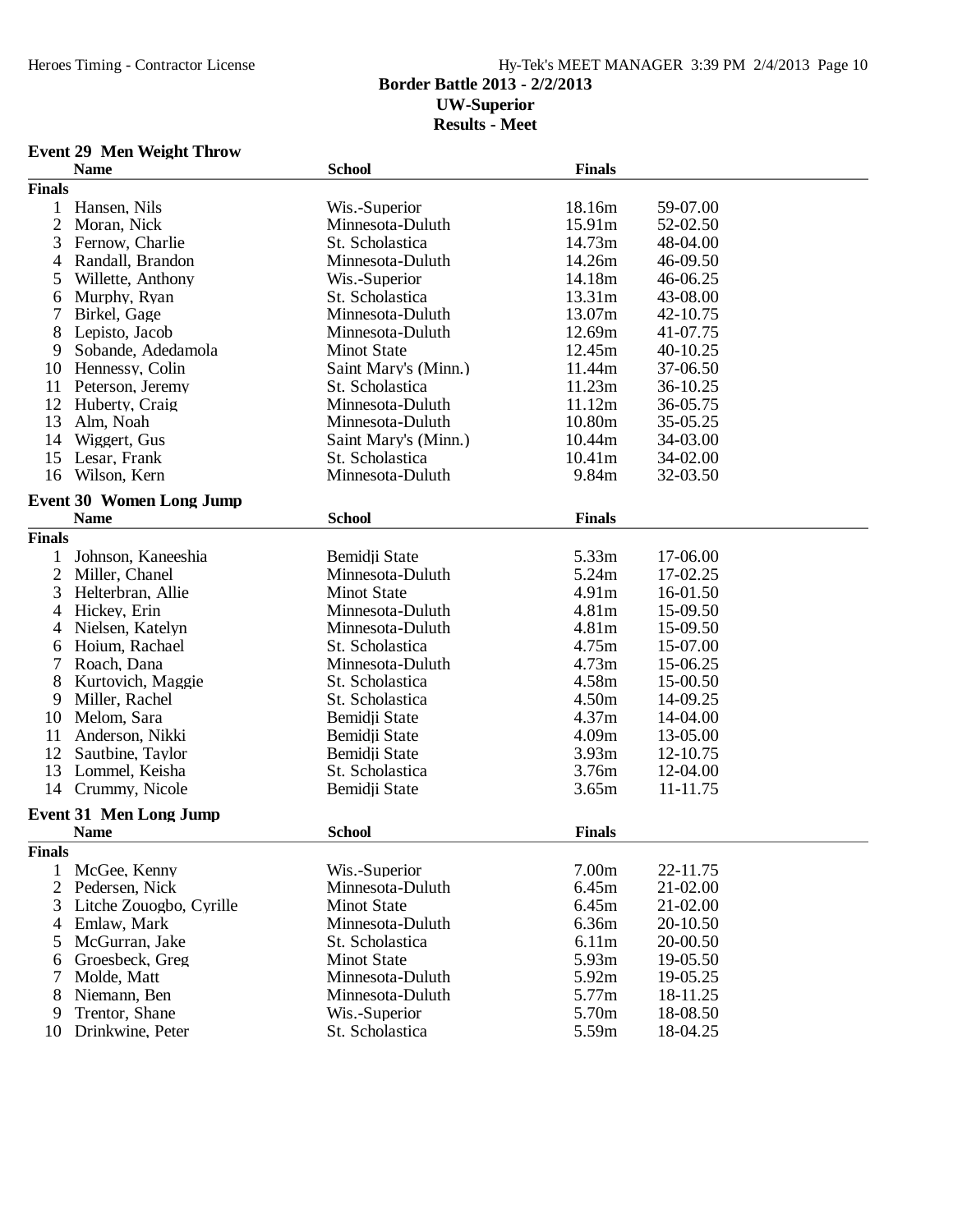## Heroes Timing - Contractor License Hy-Tek's MEET MANAGER 3:39 PM 2/4/2013 Page 11 **Border Battle 2013 - 2/2/2013 UW-Superior Results - Meet**

|               | $\mathbf{r}$ many $\mathbf{m}$ ( $\mathbf{r}$ ) vent of the non-<br><b>Name</b> | <b>School</b>        | <b>Finals</b> |          |
|---------------|---------------------------------------------------------------------------------|----------------------|---------------|----------|
|               | 11 Deters, Joe                                                                  | Minnesota-Duluth     | 5.47m         | 17-11.50 |
|               | 12 Miller, Matt                                                                 | St. Scholastica      | 5.30m         | 17-04.75 |
| 12            | Sandy, Josh                                                                     | <b>Minot State</b>   | 5.30m         | 17-04.75 |
| 14            | Emmerich, Phil                                                                  | Saint Mary's (Minn.) | 4.78m         | 15-08.25 |
| $---$         | Robinson, Ronald                                                                | Wis.-Superior        | <b>FOUL</b>   |          |
|               | <b>Event 32 Women Pole Vault</b>                                                |                      |               |          |
|               | <b>Name</b>                                                                     | <b>School</b>        | <b>Finals</b> |          |
| <b>Finals</b> |                                                                                 |                      |               |          |
| 1             | Aide, Abbey                                                                     | <b>Minot State</b>   | 3.64m         | 11-11.25 |
| $\mathbf{2}$  | Wiltrout, Kayla                                                                 | Minnesota-Duluth     | 3.34m         | 10-11.50 |
| 3             | Borwege, Chelsea                                                                | Bemidji State        | 3.19m         | 10-05.50 |
| 4             | Novtony, Kari                                                                   | Minnesota-Duluth     | 3.19m         | 10-05.50 |
| 5             | Krause, Katlin                                                                  | St. Scholastica      | 3.19m         | 10-05.50 |
| 6             | Stelter, Jessica                                                                | Minnesota-Duluth     | 3.04m         | 9-11.75  |
| 7             | Thelen, Rachel                                                                  | St. Scholastica      | 3.04m         | 9-11.75  |
| 7             | Dugas, Shelby                                                                   | St. Scholastica      | 3.04m         | 9-11.75  |
| 9             | Krejcarek, Olivia                                                               | St. Scholastica      | 2.89m         | 9-05.75  |
| 9             | Dailey, Sienna                                                                  | <b>Minot State</b>   | 2.89m         | 9-05.75  |
| 9             | Eng, Austyn                                                                     | Bemidji State        | 2.89m         | 9-05.75  |
| 12            | Horob, Hailey                                                                   | Bemidji State        | 2.74m         | 8-11.75  |
| 12            | Otiso, Shelia                                                                   | Minnesota-Duluth     | 2.74m         | 8-11.75  |
| 12            | Schaeffer, Madeline                                                             | Minnesota-Duluth     | 2.74m         | 8-11.75  |
| 15            | Iten, Becca                                                                     | Saint Mary's (Minn.) | 2.59m         | 8-06.00  |
| 16            | Petracek, Jill                                                                  | Minnesota-Duluth     | 2.44m         | 8-00.00  |
| $---$         | Quast, Caitlyn                                                                  | Bemidji State        | <b>NH</b>     |          |
|               | <b>Event 33 Men Pole Vault</b>                                                  |                      |               |          |
|               | <b>Name</b>                                                                     | <b>School</b>        | <b>Finals</b> |          |
| <b>Finals</b> |                                                                                 |                      |               |          |
| $\bf{l}$      | Capdeville, Kirk                                                                | <b>Minot State</b>   | 4.70m         | 15-05.00 |
| 2             | Ambuehl, Travis                                                                 | St. Scholastica      | 4.25m         | 13-11.25 |
| 3             | Molde, Matt                                                                     | Minnesota-Duluth     | 4.10m         | 13-05.25 |
| 4             | Wagner, Kevin                                                                   | St. Scholastica      | 4.10m         | 13-05.25 |
| 5             | Beckwith, Luke                                                                  | St. Scholastica      | 3.95m         | 12-11.50 |
| 5             | Niemann, Ben                                                                    | Minnesota-Duluth     | 3.95m         | 12-11.50 |
|               | Niebuhr, Riley                                                                  | St. Scholastica      | 3.65m         | 11-11.75 |
|               | Larson, Leif                                                                    | <b>Minot State</b>   | NH            |          |
|               | <b>Event 34 Women High Jump</b>                                                 |                      |               |          |
|               | <b>Name</b>                                                                     | <b>School</b>        | <b>Finals</b> |          |
| <b>Finals</b> |                                                                                 |                      |               |          |
| $\mathbf{1}$  | Maher, Amelia                                                                   | Minnesota-Duluth     | 1.58m         | 5-02.25  |
| 2             | Christianson, Nicole                                                            | St. Scholastica      | 1.53m         | 5-00.25  |
| 2             | Melom, Sara                                                                     | Bemidji State        | 1.53m         | 5-00.25  |
| 4             | Gibson-Treptow, Emily                                                           | Wis.-Superior        | 1.48m         | 4-10.25  |
| 5             | Lohn, Bre                                                                       | St. Scholastica      | 1.48m         | 4-10.25  |
| 5             | Anders, Erica                                                                   | Minnesota-Duluth     | 1.48m         | 4-10.25  |
| 8             | Perish, Tracy                                                                   | St. Scholastica      | 1.33m         | 4-04.25  |
| 8             | Krejcarek, Olivia                                                               | St. Scholastica      | 1.33m         | 4-04.25  |

# **Finals ... (Event 31 Men Long Jump)**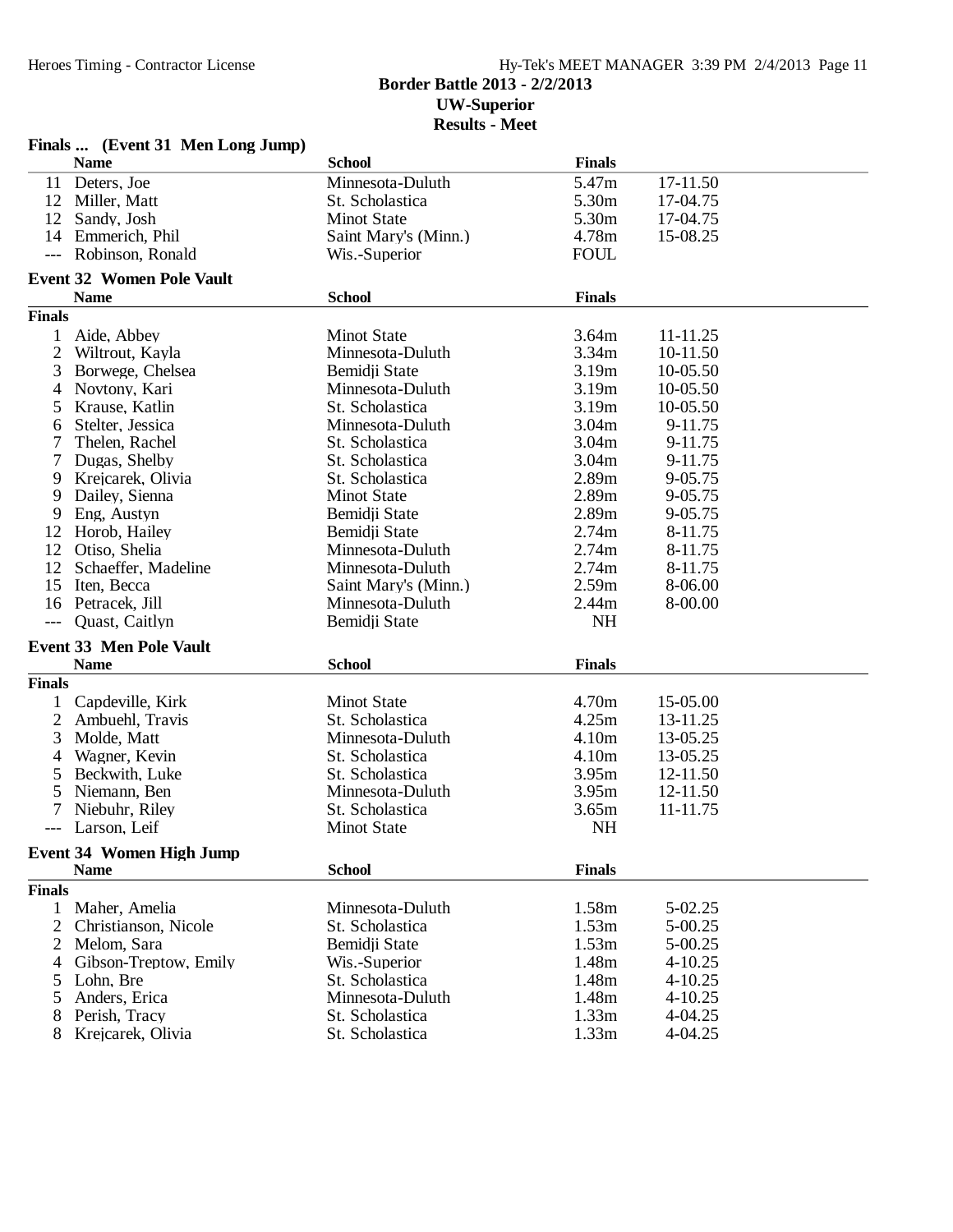## Hy-Tek's MEET MANAGER 3:39 PM 2/4/2013 Page 12 **Border Battle 2013 - 2/2/2013 UW-Superior Results - Meet**

|                | Finals  (Event 34 Women High Jump) |                      |                   |          |
|----------------|------------------------------------|----------------------|-------------------|----------|
|                | <b>Name</b>                        | <b>School</b>        | <b>Finals</b>     |          |
|                | 10 Hale, Samantha                  | Wis.-Superior        | 1.33m             | 4-04.25  |
| 11             | Schwantke, Emily                   | St. Scholastica      | 1.33m             | 4-04.25  |
| $---$          | Althoff, Amanda                    | Minnesota-Duluth     | <b>NH</b>         |          |
| $---$          | Nielson, Laura                     | St. Scholastica      | <b>NH</b>         |          |
|                | Event 35 Men High Jump             |                      |                   |          |
|                | <b>Name</b>                        | <b>School</b>        | <b>Finals</b>     |          |
| <b>Finals</b>  |                                    |                      |                   |          |
| 1              | Knop, Nathan                       | Minnesota-Duluth     | 1.90m             | 6-02.75  |
| 2              | Gahr, Eric                         | Minnesota-Duluth     | 1.80m             | 5-10.75  |
| 3              | Visina, Zach                       | St. Scholastica      | 1.80m             | 5-10.75  |
| 4              | Wagner, Kevin                      | St. Scholastica      | 1.80m             | 5-10.75  |
| 5              | Adams, Justin                      | Minnesota-Duluth     | 1.80m             | 5-10.75  |
| 6              | Niebuhr, Riley                     | St. Scholastica      | 1.75m             | 5-08.75  |
|                | Donahue, Nicholas                  | Wis.-Superior        | 1.70m             | 5-07.00  |
|                | Anderson, Corey                    | St. Scholastica      | <b>NH</b>         |          |
| $---$          | Heffele, Andy                      | Minnesota-Duluth     | D <sub>Q</sub>    |          |
|                | <b>Event 36 Women Shot Put</b>     |                      |                   |          |
|                | <b>Name</b>                        | <b>School</b>        | <b>Finals</b>     |          |
| <b>Finals</b>  |                                    |                      |                   |          |
|                | Cagle, Jessica                     | Bemidji State        | 13.51m            | 44-04.00 |
| 2              | Huberty, Becky                     | St. Scholastica      | 13.28m            | 43-07.00 |
| 3              | Booker, Coco                       | Saint Mary's (Minn.) | 12.83m            | 42-01.25 |
| 4              | Capriglione, Katie                 | Wis.-Superior        | 12.77m            | 41-10.75 |
| 5              | Vinokur, Victoria                  | Wis.-Superior        | 12.16m            | 39-10.75 |
| 6              | Olson, Samantha                    | Minnesota-Duluth     | 11.29m            | 37-00.50 |
| 7              | Booker, Maya                       | Saint Mary's (Minn.) | 11.08m            | 36-04.25 |
| 8              | Sautbine, Taylor                   | Bemidji State        | 10.85m            | 35-07.25 |
| 9              | Vanterpool, Kamilaha               | <b>Minot State</b>   | 10.78m            | 35-04.50 |
| 10             | Brewster, Ciara                    | Bemidji State        | 10.51m            | 34-05.75 |
| 11             | Anderson, Nikki                    | Bemidji State        | 10.04m            | 32-11.25 |
| 12             | Perish, Tracy                      | St. Scholastica      | 9.85m             | 32-03.75 |
| 13             | Kingsley, Lydia                    | Minnesota-Duluth     | 9.78m             | 32-01.00 |
| 14             | Osborne, Abby                      | Saint Mary's (Minn.) | 9.62m             | 31-06.75 |
| 15             | Schwantke, Emily                   | St. Scholastica      | 9.18m             | 30-01.50 |
| 16             | Miller, Chanel                     | Minnesota-Duluth     | 9.16m             | 30-00.75 |
|                | 17 Swanson, Ellen                  | Minnesota-Duluth     | 9.13m             | 29-11.50 |
| 18             | Timmons, Tyje                      | Wis.-Superior        | 9.00 <sub>m</sub> | 29-06.50 |
| 19             | Melom, Sara                        | Bemidii State        | 7.21m             | 23-08.00 |
| 20             | Crummy, Nicole                     | Bemidji State        | 7.12m             | 23-04.50 |
| $---$          | Ayers, Katherine                   | Minnesota-Duluth     | <b>FOUL</b>       |          |
|                | <b>Event 37 Men Shot Put</b>       |                      |                   |          |
|                | <b>Name</b>                        | <b>School</b>        | <b>Finals</b>     |          |
| <b>Finals</b>  |                                    |                      |                   |          |
| 1              | Hansen, Nils                       | Wis.-Superior        | 13.99m            | 45-10.75 |
| 2              | Moran, Nick                        | Minnesota-Duluth     | 13.75m            | 45-01.50 |
| 3              | Huberty, Craig                     | Minnesota-Duluth     | 13.74m            | 45-01.00 |
| $\overline{4}$ | Willette, Anthony                  | Wis.-Superior        | 12.83m            | 42-01.25 |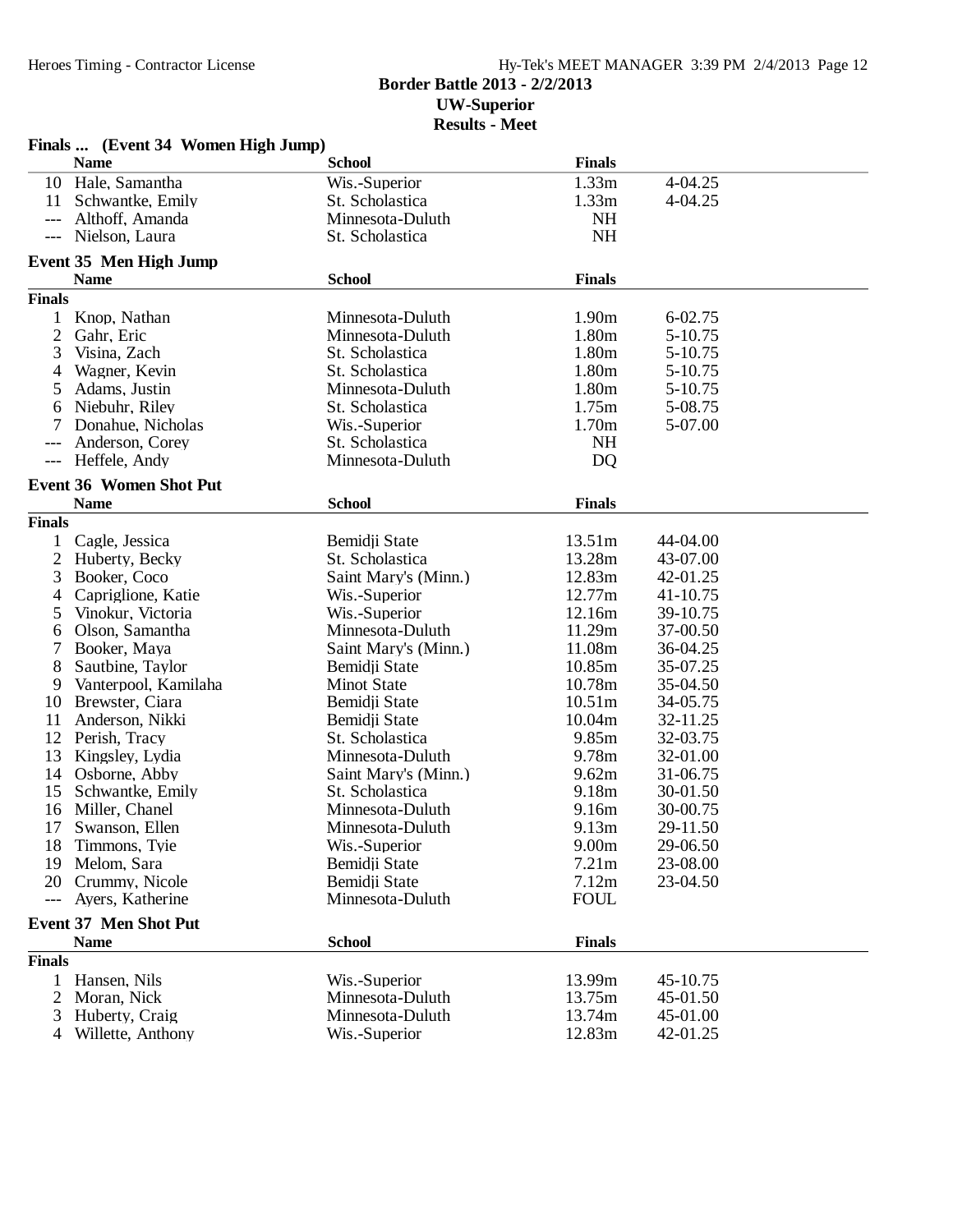## Heroes Timing - Contractor License Hy-Tek's MEET MANAGER 3:39 PM 2/4/2013 Page 13 **Border Battle 2013 - 2/2/2013 UW-Superior Results - Meet**

## **Finals ... (Event 37 Men Shot Put)**

|                     | <b>Name</b>                             | <b>School</b>                       | <b>Finals</b> |                |                     |  |
|---------------------|-----------------------------------------|-------------------------------------|---------------|----------------|---------------------|--|
| 5                   | Peterson, Jeremy                        | St. Scholastica                     | 12.82m        | 42-00.75       |                     |  |
| 6                   | Randall, Brandon                        | Minnesota-Duluth                    | 12.49m        | 40-11.75       |                     |  |
| 7                   | Agbamu, Appo                            | Minnesota-Duluth                    | 12.36m        | 40-06.75       |                     |  |
| 8                   | Fernow, Charlie                         | St. Scholastica                     | 12.34m        | 40-06.00       |                     |  |
| 9                   | Sobande, Adedamola                      | <b>Minot State</b>                  | 12.31m        | 40-04.75       |                     |  |
| 10                  | Wiggert, Gus                            | Saint Mary's (Minn.)                | 12.27m        | 40-03.25       |                     |  |
| 11                  | Alm, Noah                               | Minnesota-Duluth                    | 11.30m        | 37-01.00       |                     |  |
| 12                  | Wilson, Kern                            | Minnesota-Duluth                    | 11.10m        | 36-05.00       |                     |  |
| 13                  | Lesar, Frank                            | St. Scholastica                     | 10.68m        | 35-00.50       |                     |  |
| 14                  | Zamzow, Brooks                          | Minnesota-Duluth                    | 10.19m        | 33-05.25       |                     |  |
| 15                  | Birkel, Gage                            | Minnesota-Duluth                    | 9.72m         | 31-10.75       |                     |  |
| 16                  | Emmerich, Phil                          | Saint Mary's (Minn.)                | 8.18m         | 26-10.00       |                     |  |
| $---$               | Lepisto, Jacob                          | Minnesota-Duluth                    | <b>FOUL</b>   |                |                     |  |
|                     |                                         |                                     |               |                |                     |  |
|                     | <b>Event 38 Women Triple Jump</b>       |                                     |               |                |                     |  |
|                     | <b>Name</b>                             | <b>School</b>                       | <b>Finals</b> |                |                     |  |
| <b>Finals</b>       |                                         |                                     |               |                |                     |  |
| 1                   | Miller, Rachel                          | St. Scholastica                     | 10.65m        | 34-11.25       |                     |  |
| $\overline{c}$      | Ring, Kelsi                             | Minnesota-Duluth                    | 10.48m        | 34-04.75       |                     |  |
| 3                   | Roach, Dana                             | Minnesota-Duluth                    | 10.17m        | 33-04.50       |                     |  |
| 4                   | Lommel, Keisha                          | St. Scholastica                     | 10.06m        | 33-00.25       |                     |  |
| 5                   | Hickey, Erin                            | Minnesota-Duluth                    | 9.65m         | 31-08.00       |                     |  |
| 6                   | Johnson, Kaneeshia                      | Bemidji State                       | 9.58m         | 31-05.25       |                     |  |
|                     | Hoium, Rachael                          | St. Scholastica                     | <b>FOUL</b>   |                |                     |  |
| $\qquad \qquad - -$ | Lee, Rebecca                            | Minnesota-Duluth                    | <b>FOUL</b>   |                |                     |  |
| $---$               | Nielsen, Katelyn                        | Minnesota-Duluth                    | <b>FOUL</b>   |                |                     |  |
|                     |                                         |                                     |               |                |                     |  |
|                     | <b>Event 39 Men Triple Jump</b>         |                                     |               |                |                     |  |
|                     | <b>Name</b>                             | <b>School</b>                       | <b>Finals</b> |                |                     |  |
| <b>Finals</b>       |                                         |                                     |               |                |                     |  |
| $\mathbf{1}$        | McGee, Kenny                            | Wis.-Superior                       | 14.35m        | 47-01.00       |                     |  |
| 2                   | Anderson, Corey                         | St. Scholastica                     | 13.02m        | 42-08.75       |                     |  |
| 3                   | Pedersen, Nick                          | Minnesota-Duluth                    | 12.45m        | 40-10.25       |                     |  |
| 4                   | Deters, Joe                             | Minnesota-Duluth                    | 12.11m        | 39-08.75       |                     |  |
| 5                   | Ortman, Bryan                           | Saint Mary's (Minn.)                | 12.10m        | 39-08.50       |                     |  |
| 6                   | Miller, Matt                            | St. Scholastica                     | 11.75m        | 38-06.75       |                     |  |
| 7                   | Groesbeck, Greg                         | <b>Minot State</b>                  | 11.43m        | 37-06.00       |                     |  |
| $---$               | Trentor, Shane                          | Wis.-Superior                       | <b>FOUL</b>   |                |                     |  |
| ---                 | Drinkwine, Peter                        | St. Scholastica                     | <b>FOUL</b>   |                |                     |  |
|                     | <b>Event 40 Women 200 Meter Hurdles</b> |                                     |               |                |                     |  |
|                     | <b>Name</b>                             | <b>School</b>                       |               | <b>Finals</b>  | H#                  |  |
| <b>Finals</b>       |                                         |                                     |               |                |                     |  |
|                     |                                         |                                     |               |                |                     |  |
| 1                   | Larva, Ashley                           | Bemidji State                       |               | 29.28<br>29.51 | 3                   |  |
| 2<br>3              | Bruha, Lauren<br>Durovec, Brea          | Minnesota-Duluth<br>St. Scholastica |               | 29.92          | $\overline{c}$<br>3 |  |
|                     | Lee, Rebecca                            | Minnesota-Duluth                    |               | 30.19          |                     |  |
| 4                   | Audet, DelRay                           | <b>Minot State</b>                  |               | 31.10          | 1<br>$\overline{c}$ |  |
| 5                   | Martin, Jennifer                        | Wis.-Superior                       |               | 31.96          | $\mathbf{1}$        |  |
|                     | Schwint, Carly                          | Bemidji State                       |               | 32.53          | 3                   |  |
|                     |                                         |                                     |               |                |                     |  |